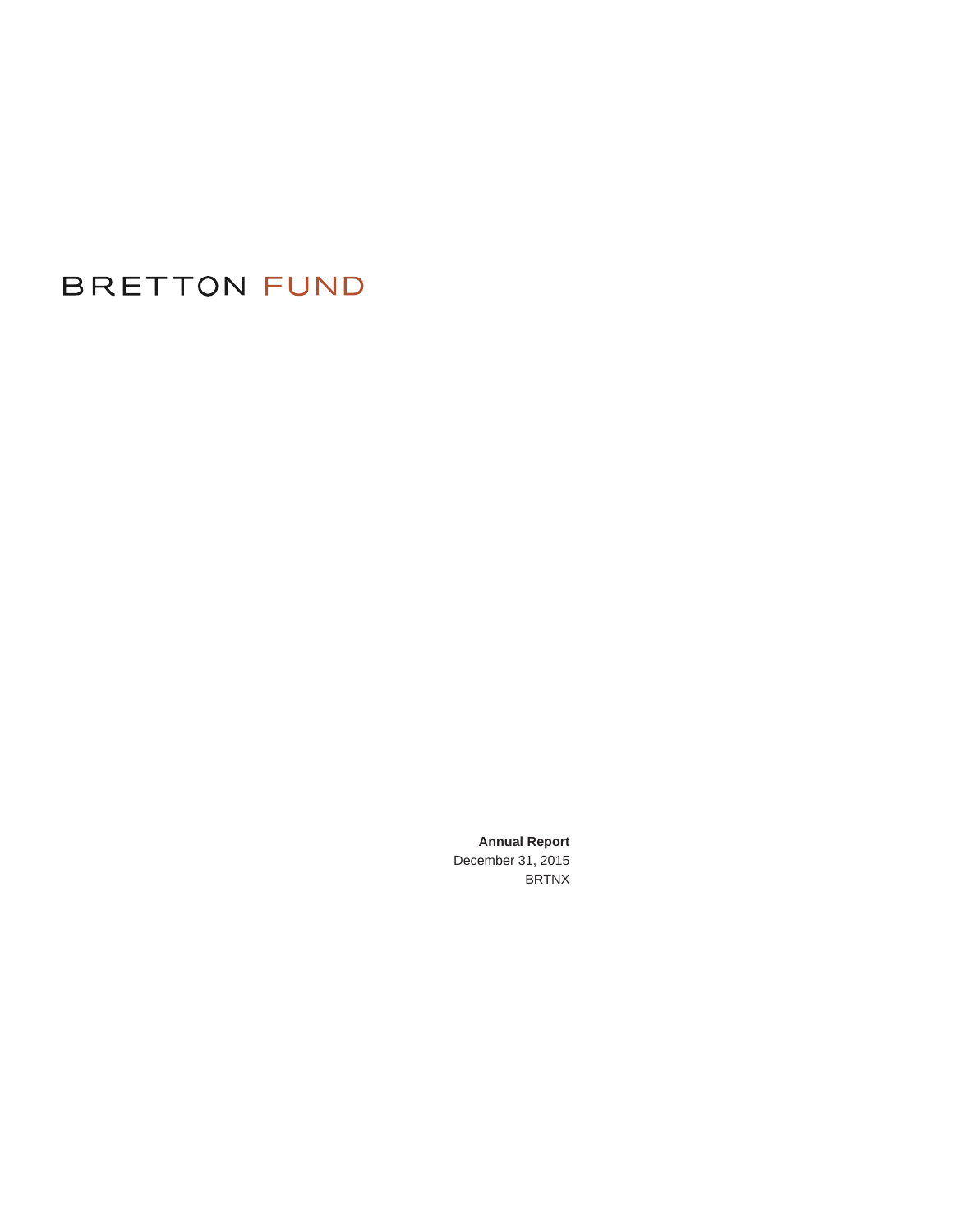Dear Fellow Shareholders:

The Bretton Fund's net asset value per share (NAV) as of December 31, 2015, was \$23.98. For the year, the fund returned -6.59% compared to the S&P 500's 1.38%.

### **Total Returns as of December 31, 2015(A)**

|                                            |             |          | Annualized          | Annualized               | Annualized             |
|--------------------------------------------|-------------|----------|---------------------|--------------------------|------------------------|
|                                            | 4th Quarter | 1 Year   | 3 Years             | 5 Years                  | <b>Since Inception</b> |
| <b>Bretton Fund</b>                        | 1.84%       | $-6.59%$ | 9.07%               | 10.12%                   | 10.86%                 |
| S&P 500 $Index(B)$                         | 7.04%       | 1.38%    | 15.13%              | 12.57%                   | 14.13%                 |
| Calendar Year Total Returns <sup>(A)</sup> |             |          |                     |                          |                        |
|                                            |             |          | <b>Bretton Fund</b> | <b>S&amp;P 500 Index</b> |                        |
| 2015                                       |             |          | $-6.59%$            | 1.38%                    |                        |
| 2014                                       |             |          | 9.79%               | 13.69%                   |                        |
| 2013                                       |             | 26.53%   |                     | 32.39%                   |                        |
| 2012                                       |             |          | 15.66%              | 16.00%                   |                        |
| 2011                                       |             |          | 7.90%               | 2.11%                    |                        |
| 9/30/10-12/31/10                           |             |          | 6.13%               | 10.76%                   |                        |
| Cumulative Since Inception                 |             |          | 71.88%              | 100.19%                  |                        |

(A) All returns include change in share prices and, in each case, include reinvestment of any dividends and capital gain distributions. The inception date of the Bretton Fund was September 30, 2010.

(B) The S&P 500® Index is a stock market index based on the market capitalizations of 500 leading companies publicly traded in the US stock market, as determined by Standard & Poor's, and captures approximately 80% coverage of available market capitalization.

Performance data quoted represents past performance. Past performance does not guarantee<br>future results. The investment return and principal value of an investment will fluctuate so that<br>an investor's shares, when redeemed

All returns include change in share prices, reinvestment of any dividends, and capital gains<br>distributions. Indices shown are broad-based, unmanaged indices commonly used to measure<br>performance of US stocks. These indices

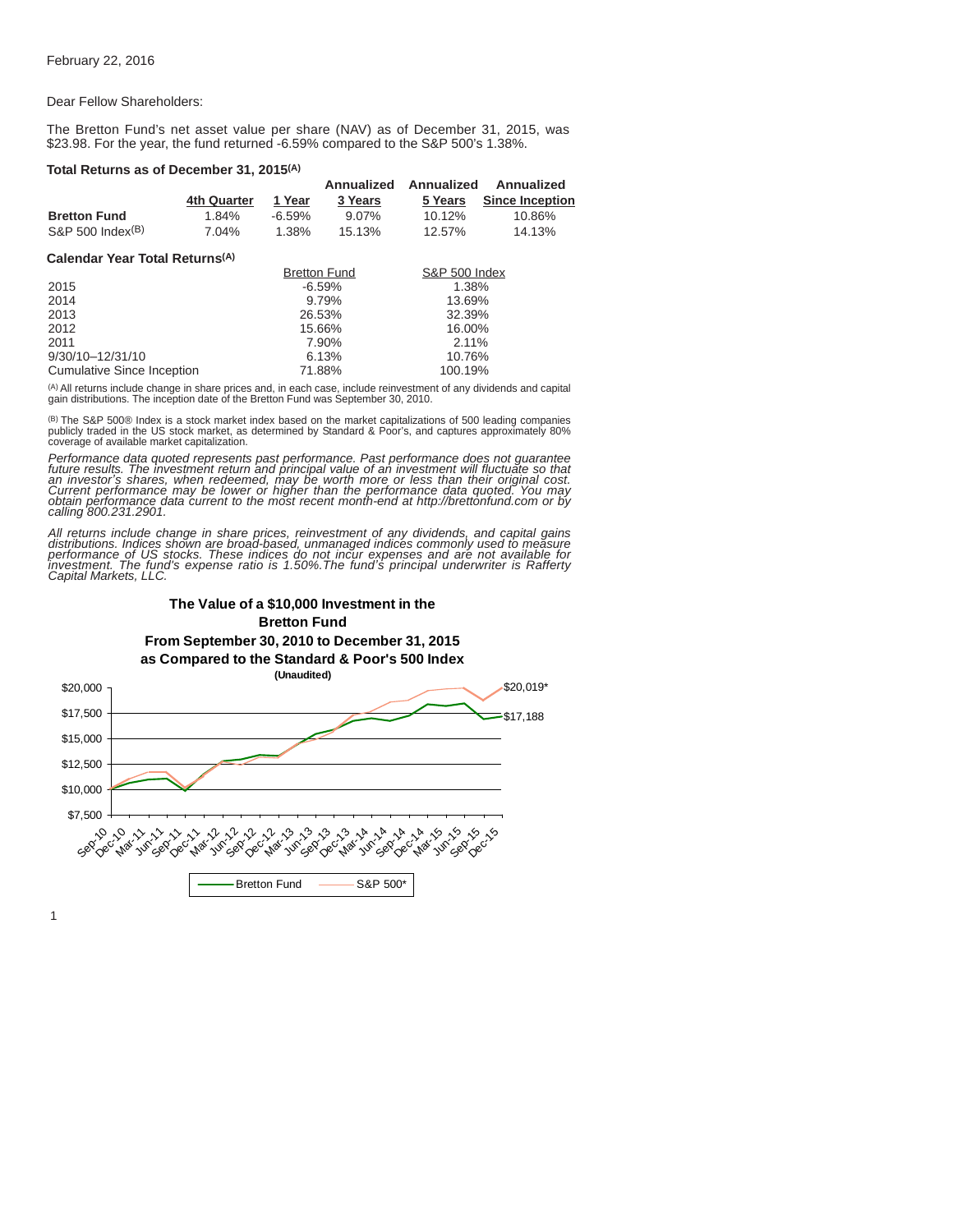# **4th Quarter**

For the fourth quarter, the total return for the fund was 1.84% compared to 7.04% for the S&P 500 Index. The largest impact on the fund's performance was Alphabet, Inc., the parent company of Google, which increased the fund's value by 1.1%. Ross Stores added 0.6% to performance, while paint company Valspar chipped in 0.6% and Wells Fargo added 0.5%. The biggest detractors from performance were Community Health Systems, taking away 1.0% from performance, and Union Pacific, which took away 0.5%.

The fund closed out four positions during the quarter: IPC Healthcare, CSX, The Gap, and New Resource Bank. IPC, our hospitalist-staffing company, was acquired by a larger competitor, Team Health; our total gain was 91%. We sold CSX to reallocate our rail investment toward Union Pacific, the more promising investment. Our annualized return (aka, internal rate of return or IRR) was 7.3%. The Gap (33.4% IRR), originally purchased in 2011 at distressed values because of a temporary spike in cotton prices, has long since recovered, but its recent fashion struggles gave us less confidence in its long-term earning potential. New Resource Bank (12.0% IRR), which we have owned since early 2011 as it was recovering from the financial crisis, has since rebounded nicely.

We initiated a position in data analytics company Verisk during the quarter.

# **Contributors to Performance for 2015**

The largest negative contributor to performance during the year was our rail investment, which reduced the fund's value by 3.6%. Over time, US rail traffic does a remarkably consistent job of tracking slightly ahead of the industrial economy, but traffic can be lumpy from year to year. Rail volume in 2015 declined only 2.5%, including a pronounced deterioration toward the end of the year, dropping 9% in December. Despite a slowly recovering economy overall, US industrial production has been weakening, particularly in energy-related industries. We are now six or seven years into widespread hydraulic fracturing, which has slashed prices for natural gas and made coal uneconomic in many places for power generation. For most of this time, the railroads have been able to replace declining coal volume with increased traffic in other goods; in 2015, far more coal fell out of the system than the rails were able to replace. We think the railroads' superior economics remain intact: faster delivery times and lower prices are still allowing them to take share from trucking, improving technology is still reducing their operating costs, and limited competition allows for strong pricing. Rail traffic is cyclical, and the market tends to overreact to upswings and downswings. Over the long run, we are confident our remaining rail investment, Union Pacific, will continue to increase its earnings.

The other investments that materially hurt the year's performance were Community Health System for a -2.1% impact, American Express (-1.4%), Flowserve (-1.2%), and Discovery Communications (-1.1%).

The largest positive impact to the fund's performance in 2015 was the acquired IPC Healthcare, which added 2.0%. Other contributors were Alphabet (1.2%) and Ross Stores (1.0%).

# **Taxes**

The fund made a long-term capital-gain distribution of \$0.04498 per share to shareholders on December 23, 2015, amounting to 0.19% of the fund's NAV. It was the fund's first capital gain distribution in three years. There were no other tax distributions this year.

# **Portfolio**

| <b>Security</b>       | % of Net Assets |
|-----------------------|-----------------|
| Wells Fargo & Company | $7.7\%$         |
| Alphabet, Inc.        | 6.3%            |
| Union Pacific Corp.   | 5.9%            |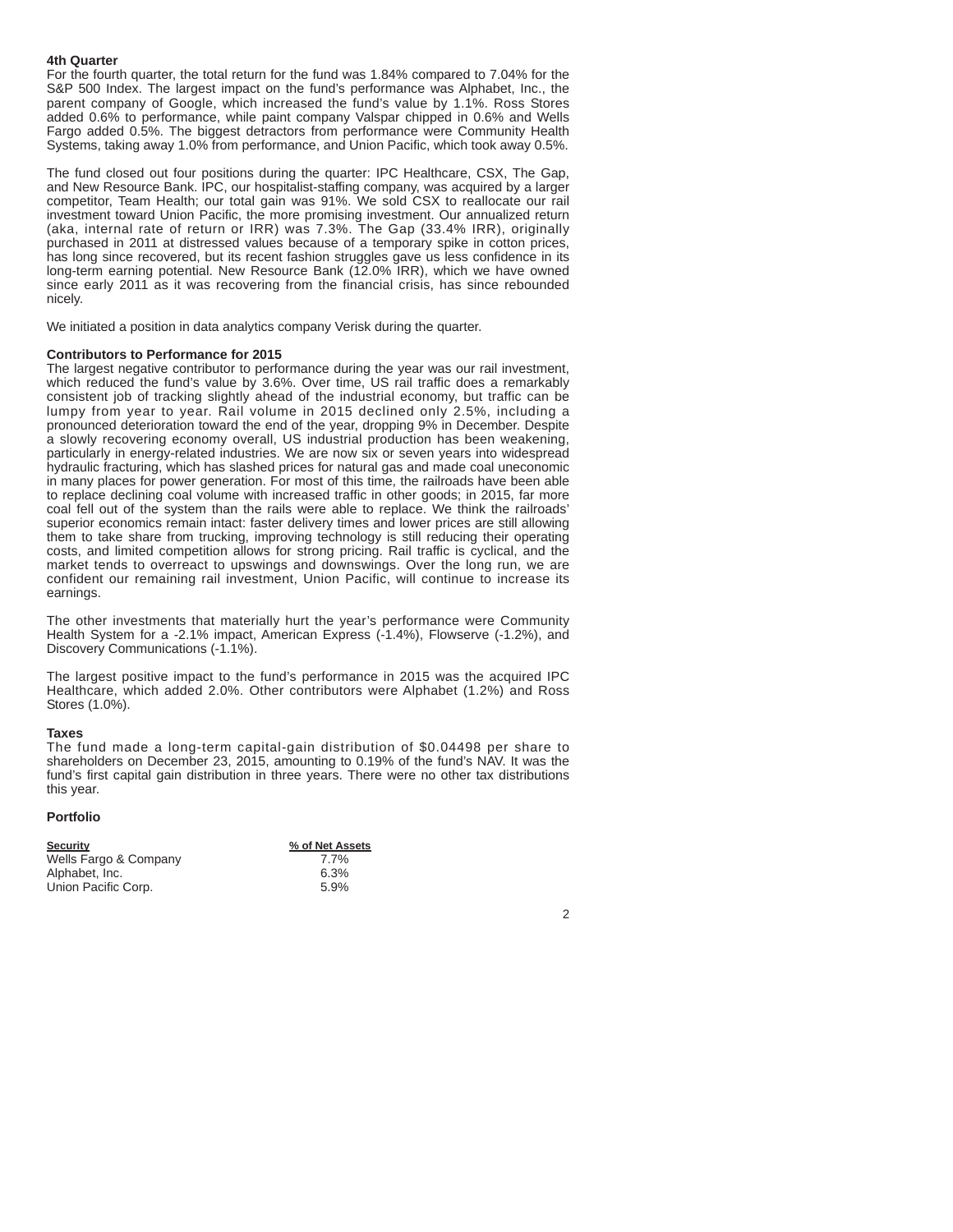| MEDNAX, Inc.                        | 5.8%  |
|-------------------------------------|-------|
| American Express Co.                | 5.4%  |
| Ross Stores, Inc.                   | 5.0%  |
| Bank of America Corp.               | 4.8%  |
| Carter's, Inc.                      | 4.7%  |
| HD Supply Holdings, Inc.            | 4.7%  |
| AutoZone, Inc.                      | 4.6%  |
| Valspar Corp.                       | 4.4%  |
| MasterCard, Inc.                    | 4.3%  |
| Discovery Communications, Inc.      | 3.9%  |
| Flowserve Corp.                     | 3.0%  |
| PGT, Inc.                           | 2.8%  |
| <b>Centene Corporation</b>          | 2.7%  |
| JPMorgan Chase & Co.                | 2.4%  |
| Armanino Foods of Distinction, Inc. | 2.4%  |
| Nordson Corp.                       | 2.2%  |
| Community Health Systems, Inc.      | 1.7%  |
| Whole Foods Market, Inc.            | 1.6%  |
| Verisk Analytics, Inc.              | 1.6%  |
| T-Mobile US, Inc.                   | 0.9%  |
| Cash <sup>*</sup>                   | 11.2% |

\* Cash represents cash, cash equivalents and other assets less liabilities.

# **Portfolio Discussion**

# *Retail & Consumer*

It's starting to sound like a broken record, but Ross continued to build stores, increase its sales per store, and return money to shareholders. We estimate its earnings per share increased 13% (Ross hasn't announced its results yet), and its stock's total return was 15.2% in 2015.

People keep buying baby clothes. We estimate Carter's increased its earnings per share by 14%, while its stock returned 3.0%. The stock was fairly volatile during the year, and we added more at the lower prices.

Like Ross, AutoZone opened more stores, increased its per store sales, and bought back a lot of stock, translating a revenue increase of 8% into an earnings per share increase of 14%. Our return over our average cost was 6.4%.

Armanino's growth was hurt a bit as its sales of pasta sauce in Asia translated into fewer US dollars given the stronger dollar. Earnings per share increased 5%, and its stock returned 0.7%.

Whole Foods Market expanded its store base last year, building 38 stores and growing its square footage by 10%, but had a hard time with per store profitability. After decades of virtually unimpeded growth, competition is starting to have a real impact on Whole Foods. Sales per store grew 2.5% for the full year, but declined in the fourth quarter. Whole Foods has had to lower prices to match the competition, and its gross margin dropped from 35.5% to 35.2%. Earnings per share declined 5%, and our unrealized loss on the stock is 15%. The increased competition is troubling, and we're watching it, but we still think Whole Foods can build a lot more stores, potentially up to three times what it has today.

# *Banking*

The good news for our banks—Wells Fargo, Bank of America, and JPMorgan Chase was that their earnings continued to grow and they continued to return capital to shareholders. The bad news was that the Federal Reserve didn't increase interest rates until the end of the year, which kept a damper on revenue growth.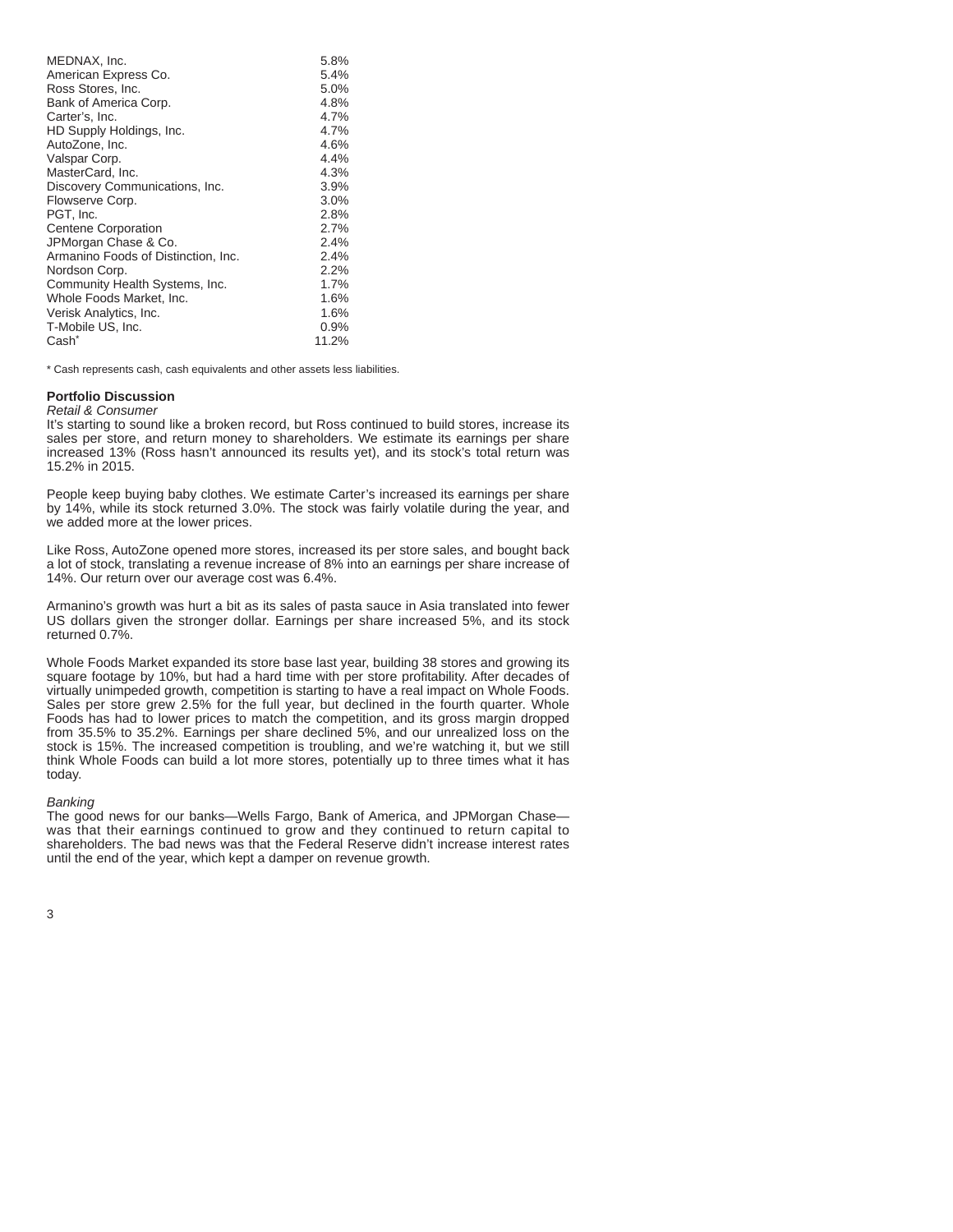While a bit obscured by ultra-low rates, Wells Fargo continued to do what it does: add customers, loans, and deposits. Compared to other developed countries, banking in the US is highly fragmented, and Wells Fargo has plenty of runway to grow. Wells Fargo grew its earnings per share by 1% last year, and its stock returned 1.9%.

Given their larger problems during the financial crisis, JPMorgan and Bank of America had more to improve upon compared to Wells Fargo, and they continued to do so. JPMorgan increased its earnings per share by 13%, and its total return was 8.2%. Bank of America's earnings per share nearly quadrupled—off a low base—and the stock's return was -4.8%.

# *Media & Technology*

Despite the stock increasing 42% in 2015, we still find Alphabet (better known by the name of its largest subsidiary, Google) a bargain compared to how rapidly its earnings are growing. Earnings per share are on track to increase 25%, and we've seen a 15.6% gain over our average cost. On a global basis, Alphabet has a strong competitive position (how often do you "Bing" something?) and a suite of critical customer touch points that address basic user questions: search to help people find information, email and messaging to communicate the information, phone and mapping to make the information accessible and geographically relevant. What tipped us into the stock last year was management indicating they'd be more cost-conscious and shareholder-friendly than they had in the past.

Like all US businesses with meaningful foreign operations, Discovery Communications (Discovery Channel, TLC, Animal Planet, and others) faced tough headwinds this year from the decline in global currencies versus the dollar. Adjusting for the currency, management estimates earnings per share increased by a low double-digit percentage. Its US business grew nicely with surprisingly strong ratings for its revamped lineup; its international business grew even faster. But the stock struggled, dropping 22.6%, as investors became concerned that "cord-cutting" could unwind the pay-TV ecosystem. We do think cord-cutting will continue to happen, but at a modest pace, while Discovery's international business will continue to grow quickly and more than make up the difference.

Verisk was our lone purchase in the fourth quarter. Verisk was founded in 1971 by large property insurance companies so they could pool together their actuarial data and help them make better decisions about rates and probabilities. About 15 years ago, management convinced their insurance company owners to let them convert Verisk into an independent, for-profit company. Since, Verisk has identified and acquired other companies serving as central repositories for granular, difficult-to-replicate data sets. It purchased similar data sets in other countries, then acquired health insurance information, environmental health and safety information, and, with last year's purchase of Wood Mackenzie, natural resources information. In each case, the data is costprohibitive for one user, yet it costs a negligible amount to add an incremental user, so the product can be deployed attractively across an entire industry. Our return so far is 7.4%.

T-Mobile has been treading water for the past six months. The "uncarrier" positions itself as the high-growth alternative to wireless market giants Verizon and AT&T. The company has performed well operationally, but most of the excitement centers around the strategic value of merging the company with another market participant. We believe that the government is hesitant to allow for further consolidation among the majors in the wireless market, which would, in our view, possibly allow for consolidation with a new entrant, such as spectrum-rich DISH or Comcast. This, in turn, might create an alternative network using its large base of customer routers. Our return over our average cost is -1.4%.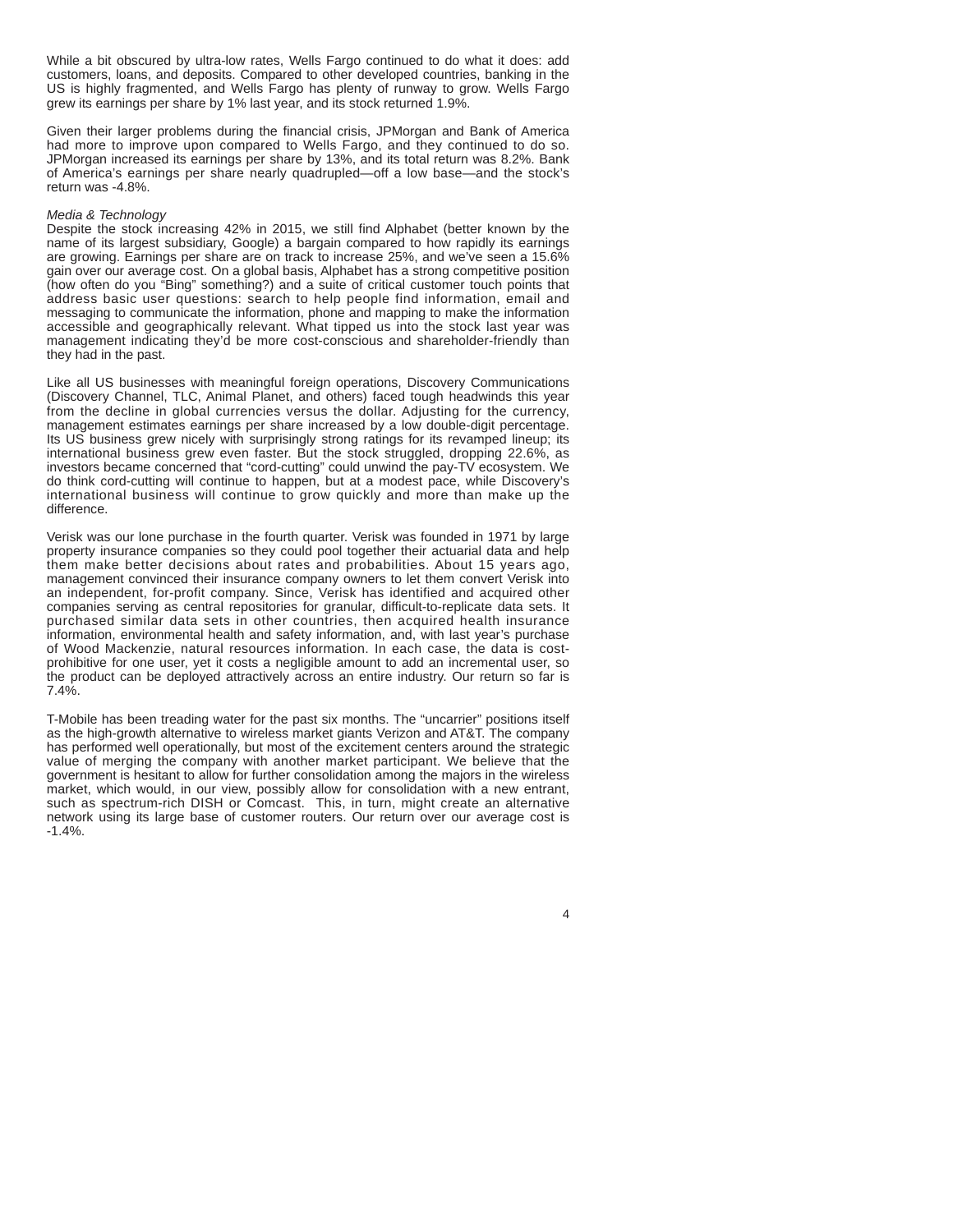# *Housing & Building Products*

HD Supply's business of selling building-maintenance products and construction materials improved as the building market recovered. Revenue grew around 6%, and earnings grew even faster, almost doubling, as those additional revenues were spread over a similar fixed-cost base. The stock is down 9.9% from our average cost.

We purchased Valspar, the paint and coatings company, on the heels of a large reduction from its largest customer, Lowe's Home Improvement. The Lowe's business was low margin, and the rest of its business, including its food container business, thrived. Earnings per share increased 6%, and our return over our average cost is 1.2%.

PGT, our Florida-based maker of impact-resistant windows for hurricanes, saw a big jump in its earnings from a number of factors: improvement in the Florida housing market, acquisition of its largest competitor, and the achievement of economies of scale with a new factory. We expect earnings per share increased over 30% from 2014. The stock's return was 9.1%.

#### *Industrial Products & Transportation*

It may not feel like it, but after a sharp and painful financial crisis in 2008–2009 the US economy has made a pretty good, albeit slow, recovery. Indeed, the current economic expansion is one of the longest in US history. Unemployment levels are low, consumer spending is increasing, home prices are increasing, and consumer debt levels are low. But this past year has been a poor one for the industrial economy, and it's likely to get worse. Low oil and commodity prices, in part caused by a severe, long-coming slowdown in China, combined with a weak European economy, have put the brakes on the demand for high-ticket machinery. The US economy is one of the sole bright spots in a weak global economy; that, along with the world anticipating higher US interest rates, caused the dollar to strengthen considerably. Businesses with significant foreign operations made much less in dollar terms.

We started the year with three rail investments, and when the price of Union Pacific dropped sharply, we focused our rail allocation on Union Pacific. Given its territory includes long hauls in the western US, access to the Pacific Ocean, and connections to Mexico, it has a stronger advantage over trucking and will benefit from increased trade with Asia and Mexico. It also has a much smaller proportion of coal traffic than the eastern railroads, and its coal traffic originates in the Powder River Basin, the lowest-cost coal region in North America. Earnings per share declined 5% last year, and the stock's return was -32.5%. With the shares down so low, we think the market is giving us a great business at a distressed price.

Pump manufacturer Flowserve saw its earnings per share drop by almost 20%, much of that from the stronger dollar, and its stock's return was -28.5%. Flowserve does a lot of its business in energy and emerging markets, both tough places to be last year. Despite the harsh environment, most of its revenue is driven by recurring maintenance on the installed fleet of pumps, not one-time sales. Its oil and gas business is mostly in refineries—not drilling—which operated at record volumes and uptime levels in 2015. Refinery owners are loathe to pause production when the market is hot, but we think the current practice of deferring maintenance will reach its natural end. Adjusted for the effects of currency, management estimates earnings per share only dropped 5–7% last year.

Nordson, the maker of adhesive-application equipment (the machines that apply glue to consumer products like diapers and juice boxes), similarly saw its international business hurt by the currency decline. Seventy percent of its revenue is from outside the US, so its 7% increase in earnings per share before the effects of currency translated into a 10% decline in dollar terms. Our return on the investment so far is -18.1%.

#### *Healthcare*

MEDNAX, our doctor group of neonatologists and anesthesiologists, kept up its rapid growth, increasing earnings per share by 13% by acquiring doctor groups around the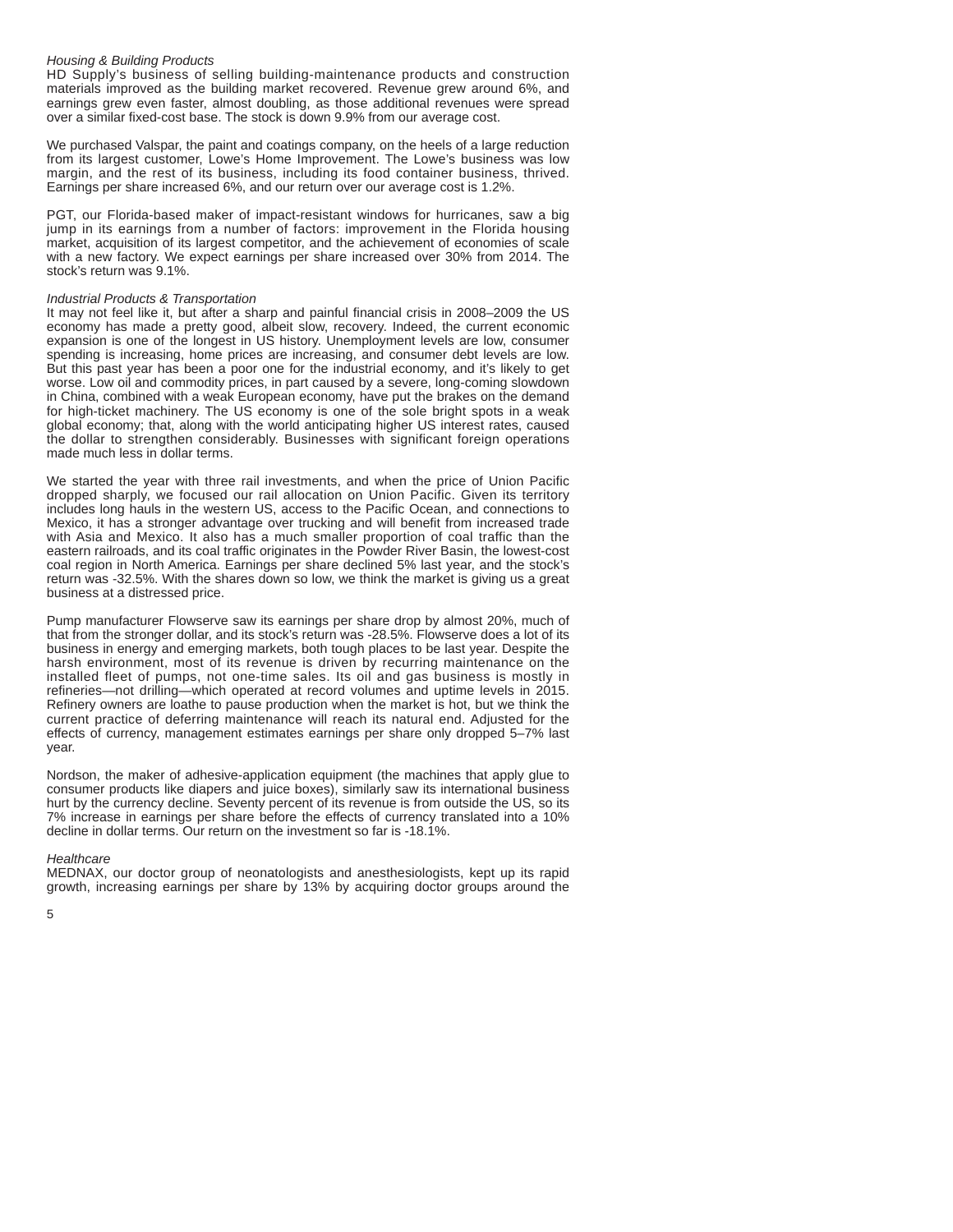country. We think they have a very long runway to maintain this pace, and we think we're getting this business at a wonderful price. Our return over our average cost is -4.5%.

Community Health Systems went through a perfect storm of bad news in the fall; our return so far is -46.1%. Hospital economics are highly dependent on the breadth of insurance coverage; hospitals are forced to provide many kinds of care to all who arrive, yet patients without insurance coverage are rarely able to pay. The Affordable Care Act (ACA) was meant to remedy this, but throughout the fall there were alarming stories that enrollment might have peaked. Furthermore, the announcement by UnitedHealthcare, the largest insurance company in the US, that it is likely to cease offering ACA policies highlighted the concern of a "death spiral," in which rates rise and healthy people drop out of the insurance pool, causing rates to rise again. As this drama played out, credit markets deteriorated and it became unlikely Community could raise the financing to complete a planned spinoff of its rural hospitals. We own the company for less than 10 times earnings.

Centene is the leading provider of Medicaid Managed Care (MMC) in the country. Although the ACA is best known for its online exchanges for individual insurance policies, more people are covered through the expansion of Medicaid, and these programs are increasingly insured by private firms that contract with states at a capitated rate. While large commercial insurers compete on the basis of network breadth, the MMC providers compete on the basis of network cost: the ability to recruit a provider population willing to work for Medicaid's low rates. When the dust settles from the flurry of health insurance mergers, Centene should be the fourth largest private health insurance company, and one of the very few of any size that can deliver high service quality scores to lowerincome Americans at sustainable economics. These economics should improve materially with the pending Health Net acquisition, which will generate savings by eliminating duplicative overhead. So far, our return is 7.7% over our average cost.

#### *Payments*

American Express's stock price was hit hard when it lost its contract as the exclusive credit card to Costco. The total return on the stock in 2015 was -24.1%. In addition to losing Costco, American Express was hurt by the strong dollar, as well as weak pricing, as it lowered its rates to some vendors to encourage smaller merchants to take AmEx. Earnings per share declined 9%. American Express is certainly facing some real challenges: weak currency, tougher competition for co-branded cards, and an anemic spending environment. But it also has a lot going for it: its market share in the US card market is 25%, up from 20% 15 years ago; it has a disproportionate share of large spenders, online purchases, and mobile purchases; the world is steadily shifting from cash/check to cards; and, importantly, we believe the stock is very cheap.

Our other payments investment, MasterCard, had a much easier go of it. Despite tough currency headwinds (70% of its business is outside the US), it was able to increase its earnings per share by 11% (18% without any currency impact). Like American Express, MasterCard is benefitting from the steady conversion of payment to card from cash; MasterCard, along with its chief competitor Visa, is growing considerably faster because more of its business is in developing markets where that conversion trend is more pronounced. Our return so far on its stock is 8.2%.

#### *Investments Initiated in 2015*

Alphabet MEDNAX Cardno Centene Nordson<br>Community Health Systems Valspar Community Health Systems<br>
HD Supply Holdings<br>
Verisk Analytics HD Supply Holdings

MasterCard<br>PGT **Whole Foods Market**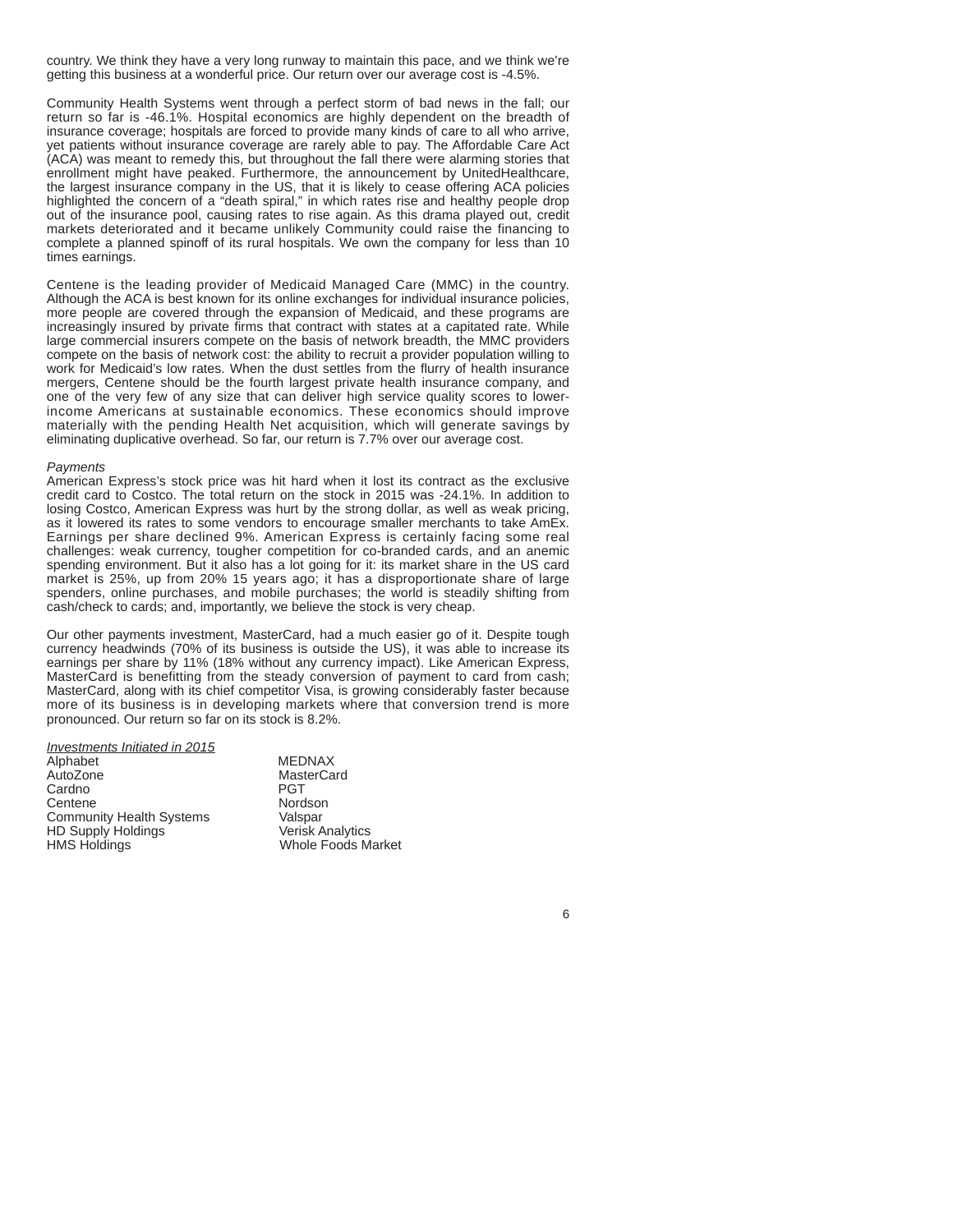*Investments Exited During 2015* Investment Internal Rate of Return<br>Aflac 6.0% Aflac 6.0% America's Car-Mart 8.5% (2014)<br>Cardno  $\sf{Coach}$   $\sf -13.3\%$  $\text{CSX}$  7.3% The Gap 33.4% and 33.4% and 33.4% and 33.4% and 33.4% and 33.4% and 33.4% and 33.4% and 33.4% and 33.4% and 33<br>The HMS Holdings and 30.7 and 30.7 and 30.7 and 30.7 and 30.7 and 30.7 and 30.7 and 30.7 and 30.7 and 30.7 and IPC Healthcare 194.3%<br>New Resource Bank 12.0% New Resource Bank 12.0%<br>NexPoint 13.0% 12.0% NexPoint -4.1%<br>
Norfolk Southern 12.8% Norfolk Southern 12.8%<br>Standard Financial 10.1% 10.1% **Standard Financial** 

Cardno MM\* (-16.1% overall)<br>Coach 13.3% NM\* (-21.4% overall)<br>94.3%

\*NM denotes "not meaningful."

As always, thank you for investing.

Stephen Dodson **Raphael de Balmann**<br>Portfolio Manager **Raphael de Balmann** Portfolio Manager



\* Net Cash represents cash and other assets less liabilities.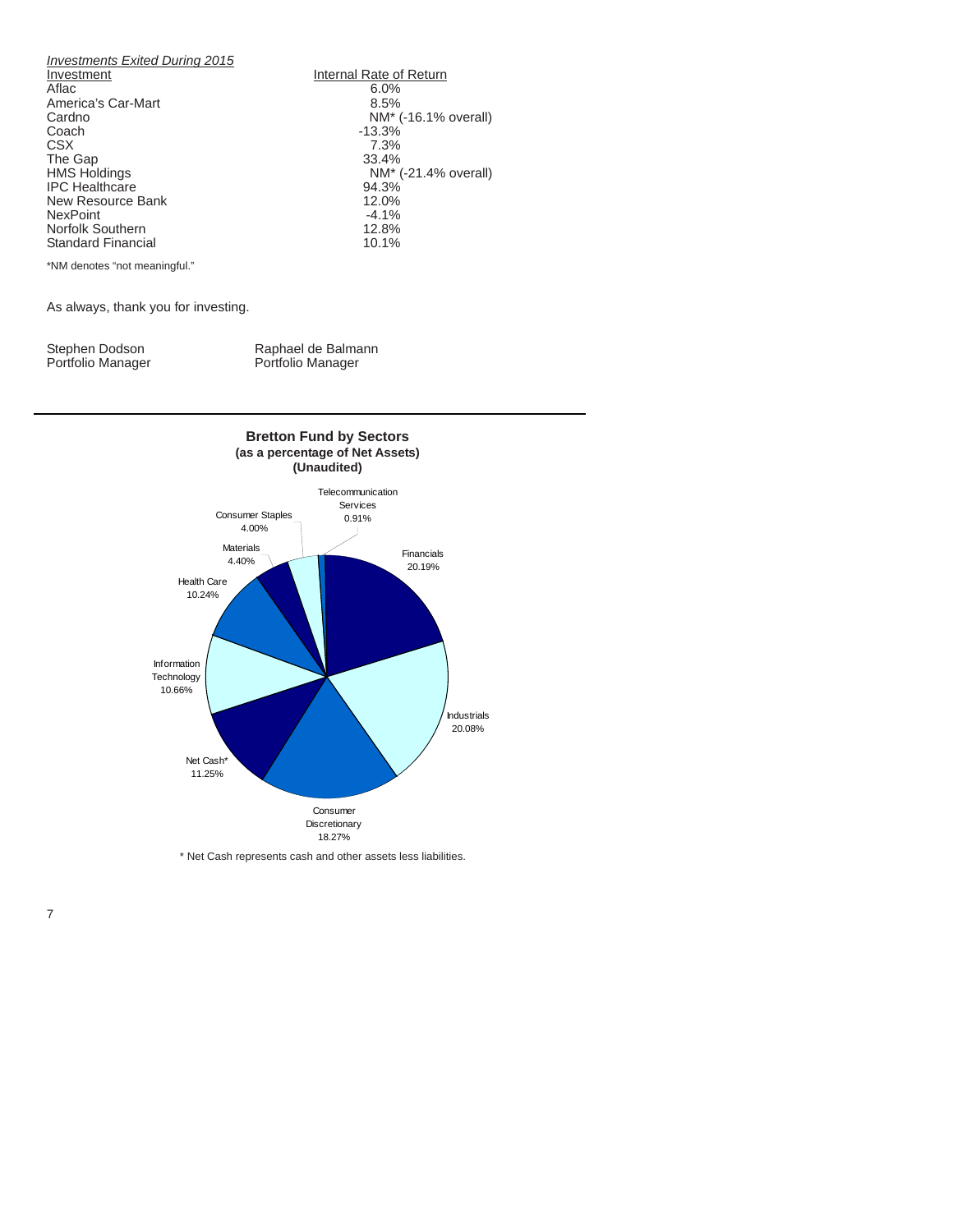# **Bretton Fund**

|                                                                                                                                      |                                 | <b>Schedule of Investments</b><br>December 31, 2015 |                 |  |  |
|--------------------------------------------------------------------------------------------------------------------------------------|---------------------------------|-----------------------------------------------------|-----------------|--|--|
| <b>Shares</b>                                                                                                                        | Cost                            | <b>Fair Value</b>                                   | % of Net Assets |  |  |
| <b>COMMON STOCKS</b>                                                                                                                 |                                 |                                                     |                 |  |  |
| Apparel & Other Finished Products of Fabrics & Similar Material<br>10,950 Carter's, Inc.                                             | \$<br>782,263 \$                | 974,879                                             | 4.75%           |  |  |
| <b>Cable &amp; Other Pay Television Services</b><br>29,700 Discovery Communications, Inc. - Class A *                                | 955,422                         | 792,396                                             | 3.86%           |  |  |
| Canned, Frozen & Preserved Fruit, Vegetables & Food Specialties<br>245,430 Armanino Foods of Distinction, Inc.                       | 241,490                         | 485,951                                             | 2.37%           |  |  |
| <b>Finance Services</b><br>15,800 American Express Company                                                                           |                                 | 1,110,422 1,098,890                                 | 5.35%           |  |  |
| General Industrial Machinery & Equipment, NEC<br>7,150 Nordson Corporation                                                           | 560,309                         | 458,672                                             | 2.23%           |  |  |
| <b>Hospital &amp; Medical Service Plans</b><br>8,500 Centene Corporation *                                                           | 519,191                         | 559,385                                             | 2.72%           |  |  |
| Metal Doors, Sash, Frames, Moldings & Trim<br>49,800 PGT, Inc. *                                                                     | 519,995                         | 567,222                                             | 2.76%           |  |  |
| <b>National Commercial Banks</b><br>58,200 Bank of America Corporation<br>7,400 JPMorgan Chase & Co.<br>29,000 Wells Fargo & Company | 931,953<br>294,670<br>1,124,110 | 979,506<br>488,622<br>1,576,440                     | 14.84%          |  |  |
|                                                                                                                                      | 2,350,733                       | 3,044,568                                           |                 |  |  |
| Paints, Varnishes, Lacquers, Enamels & Allied Products<br>10,900 The Valspar Corporation                                             | 893,507                         | 904,155                                             | 4.40%           |  |  |
| <b>Pumps &amp; Pumping Equipment</b><br>14,750 Flowserve Corporation                                                                 | 814,923                         | 620,680                                             | 3.02%           |  |  |
| <b>Radiotelephone Communications</b><br>4,800 T-Mobile US, Inc. *                                                                    | 190,392                         | 187,776                                             | 0.91%           |  |  |
| Railroad, Line-Haul Operating<br>15,350 Union Pacific Corporation                                                                    |                                 | 1,243,056 1,200,370                                 | 5.85%           |  |  |
| Retail - Auto & Home Supply Stores<br>1,280 AutoZone, Inc. *                                                                         | 892,114                         | 949,645                                             | 4.63%           |  |  |
| <b>Retail - Family Clothing Stores</b><br>19,200 Ross Stores Inc.                                                                    | 381,166                         | 1,033,152                                           | 5.03%           |  |  |
| <b>Retail - Grocery Stores</b><br>10,000 Whole Foods Market, Inc.                                                                    | 395,698                         | 335,000                                             | 1.63%           |  |  |
| Services - Business Services, NEC<br>9.130 MasterCard Incorporated - Class A                                                         | 821,748                         | 888,897                                             | 4.33%           |  |  |
| Services - Computer Processing & Data Preparation<br>1,710 Alphabet Inc. - Class C *<br>4,200 Verisk Analytics, Inc. *               | 1,122,808<br>300,739            | 1,297,685<br>322,896                                |                 |  |  |
|                                                                                                                                      | 1,423,547                       | 1,620,581                                           | 7.90%           |  |  |
| Services - General Medical & Surgical Hospitals, NEC<br>13,100 Community Health Systems, Inc. *                                      | 645,087                         | 347,543                                             | 1.69%           |  |  |
| <b>Services - Hospitals</b><br>16.700 MEDNAX, Inc. *                                                                                 |                                 | 1,252,926 1,196,722                                 | 5.83%           |  |  |
| <b>Wholesale - Durable Goods</b><br>31,800 HD Supply Holdings, Inc. *                                                                | 1,060,135                       | 954,954                                             | 4.65%           |  |  |
| <b>Total for Common Stocks</b>                                                                                                       |                                 | \$17,054,124 \$18,221,438                           | 88.75%          |  |  |
| <b>Total Investment Securities</b>                                                                                                   |                                 | \$17,054,124 \$18,221,438                           |                 |  |  |
| Other Assets in Excess of Liabilities                                                                                                |                                 | \$2,309,333                                         | 11.25%          |  |  |
| <b>Net Assets</b>                                                                                                                    |                                 | \$20,530,771                                        | 100.00%         |  |  |

\* Non-Income Producing Securities.

The accompanying notes are an integral part of these financial statements.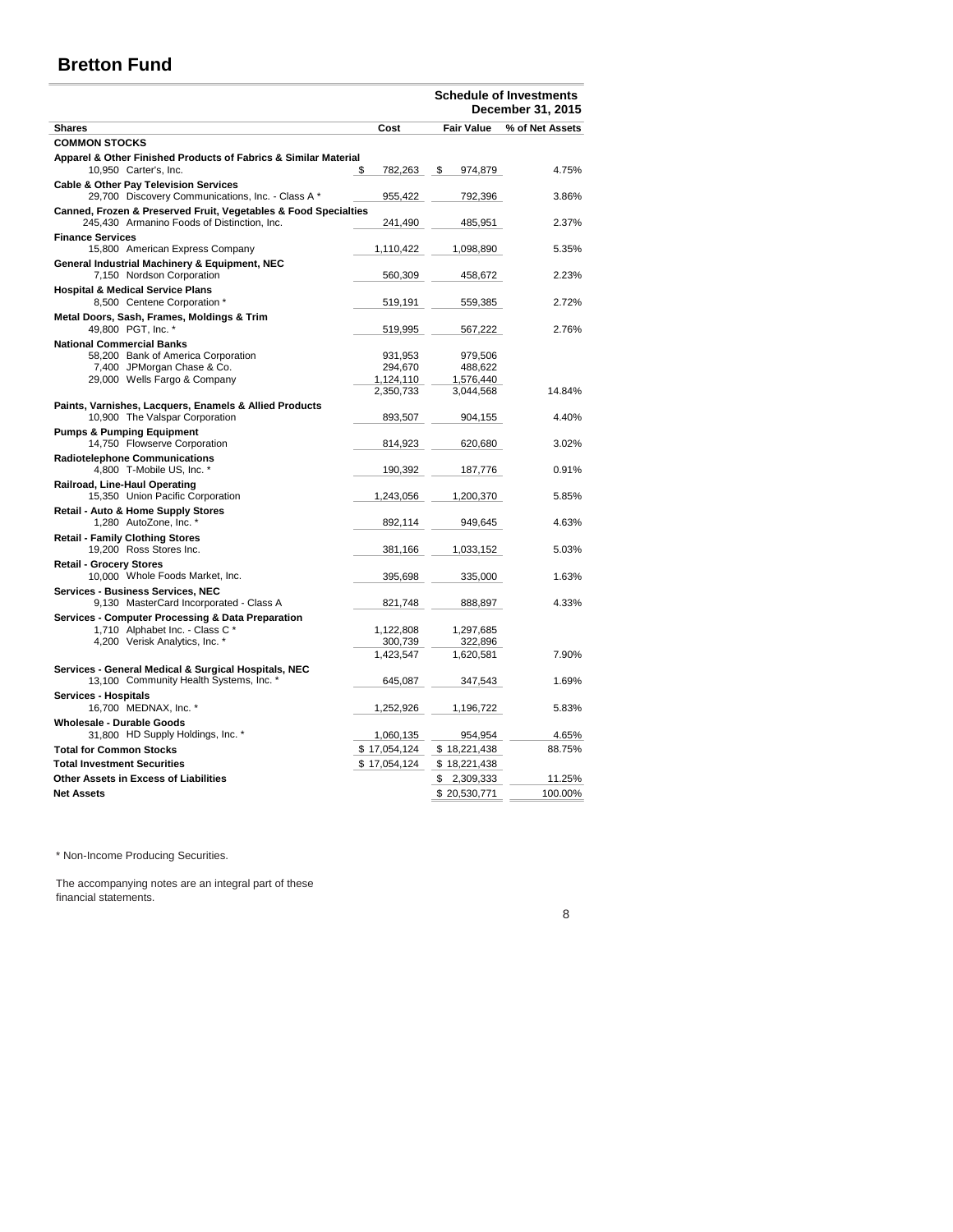# **Bretton Fund**

# **Statement of Assets and Liabilities**

 **December 31, 2015**

| Assets:                                                                                                                       |                    |
|-------------------------------------------------------------------------------------------------------------------------------|--------------------|
| <b>Investment Securities at Fair Value</b>                                                                                    | \$18,221,438       |
| (Cost \$17,054,124)                                                                                                           |                    |
| Cash                                                                                                                          | 2,325,596          |
| Dividend Receivable                                                                                                           | 9.034              |
| <b>Total Assets</b>                                                                                                           | 20,556,068         |
| Liabilities:                                                                                                                  |                    |
| Payable to Adviser (Note 4)                                                                                                   | 25,297             |
| <b>Total Liabilities</b>                                                                                                      | 25,297             |
| <b>Net Assets</b>                                                                                                             | \$20,530,771       |
|                                                                                                                               |                    |
| Net Assets Consist of:                                                                                                        |                    |
| Paid In Capital (Note 5)                                                                                                      | \$18,967,238       |
| Accumulated Undistributed Realized Gain (Loss) on Investments - Net                                                           | 396,219            |
| Unrealized Appreciation (Depreciation) in Value of Investments                                                                |                    |
| Based on Identified Cost - Net                                                                                                | 1,167,314          |
| Net Assets, for 856,243 Shares Outstanding                                                                                    | \$20,530,771       |
| (Unlimited shares authorized)                                                                                                 |                    |
| Net Asset Value, Offering Price and Redemption Price Per Share                                                                |                    |
|                                                                                                                               | \$                 |
| (\$20,530,771/856,243 shares)                                                                                                 | 23.98              |
|                                                                                                                               |                    |
| <b>Statement of Operations</b>                                                                                                |                    |
| For the fiscal year ended December 31, 2015                                                                                   |                    |
| Investment Income:                                                                                                            |                    |
| <b>Dividends</b>                                                                                                              | \$<br>204,585      |
| Interest                                                                                                                      |                    |
| <b>Total Investment Income</b>                                                                                                | 68                 |
|                                                                                                                               | 204,653            |
| Expenses:                                                                                                                     |                    |
| Management Fees (Note 4)                                                                                                      | 212,372<br>212,372 |
| <b>Total Expenses</b>                                                                                                         |                    |
|                                                                                                                               |                    |
| Net Investment Income (Loss)                                                                                                  | (7, 719)           |
|                                                                                                                               |                    |
| Realized and Unrealized Gain (Loss) on Investments:<br>Realized Gain (Loss) on Investments                                    |                    |
|                                                                                                                               | 421,731            |
| Net Change in Unrealized Appreciation (Depreciation) on Investments<br>Net Realized and Unrealized Gain (Loss) on Investments | (1,573,238)        |
|                                                                                                                               | (1, 151, 507)      |
| Net Increase (Decrease) in Net Assets from Operations                                                                         | \$(1,159,226)      |
|                                                                                                                               |                    |

The accompanying notes are an integral part of these financial statements.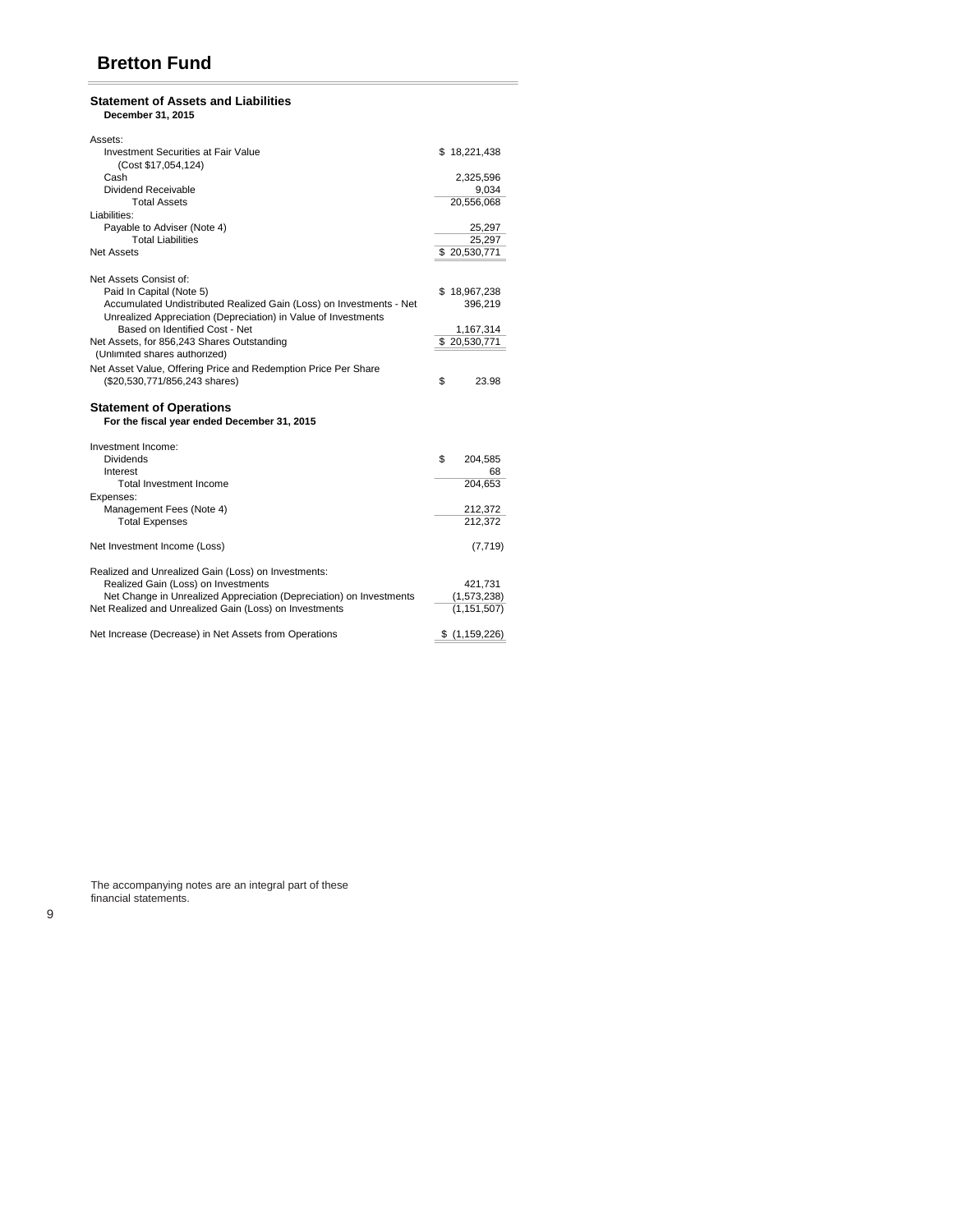### **Statements of Changes in Net Assets**

|                                                                                                 |                       |                       | 1/1/2015<br>to            | 1/1/2014<br>to       |                |
|-------------------------------------------------------------------------------------------------|-----------------------|-----------------------|---------------------------|----------------------|----------------|
|                                                                                                 |                       |                       | 12/31/2015                | 12/31/2014           |                |
| From Operations:<br>Net Investment Income (Loss)                                                |                       |                       | \$<br>(7, 719)<br>421,731 | \$<br>4,512          |                |
| Net Realized Gain (Loss) on Investments<br>Change in Net Unrealized Appreciation (Depreciation) |                       |                       | (1,573,238)               | 11,992<br>921,400    |                |
| Increase (Decrease) in Net Assets from Operations                                               |                       |                       | (1, 159, 226)             | 937,904              |                |
| From Distributions to Shareholders:<br>Net Investment Income                                    |                       |                       |                           | (5,848)              |                |
| Net Realized Gain from Security Transactions                                                    |                       |                       | (37, 515)                 |                      |                |
| Change in Net Assets from Distributions                                                         |                       |                       | (37, 515)                 | (5,848)              |                |
| From Capital Share Transactions:                                                                |                       |                       |                           |                      |                |
| Proceeds From Sale of Shares<br>Shares Issued on Reinvestment of Distributions                  |                       |                       | 11,410,246                | 2,075,230<br>5,842   |                |
| Cost of Shares Redeemed                                                                         |                       |                       | 37,498<br>(268, 740)      | (356, 390)           |                |
| Net Increase (Decrease) from Shareholder Activity                                               |                       |                       | 11,179,004                | 1,724,682            |                |
| Net Increase (Decrease) in Net Assets                                                           |                       |                       | 9,982,263                 | 2,656,738            |                |
| Net Assets at Beginning of Period                                                               |                       |                       | 10,548,508                | 7,891,770            |                |
| Net Assets at End of Period (Including Accumulated Undistributed                                |                       |                       |                           |                      |                |
| Net Investment Income of \$0 and \$11, respectively)                                            |                       |                       | \$20,530,771              | \$10,548,508         |                |
| <b>Share Transactions:</b>                                                                      |                       |                       |                           |                      |                |
| Issued                                                                                          |                       |                       | 455.194                   | 88,217               |                |
| Reinvested                                                                                      |                       |                       | 1,546                     | 227                  |                |
| Redeemed                                                                                        |                       |                       | (10,688)                  | (14, 977)            |                |
| Net Increase (Decrease) in Shares                                                               |                       |                       | 446,052                   | 73,467               |                |
| Shares Outstanding Beginning of Period                                                          |                       |                       | 410,191                   | 336,724              |                |
| Shares Outstanding End of Period                                                                |                       |                       | 856,243                   | 410,191              |                |
| <b>Financial Highlights</b>                                                                     |                       |                       |                           |                      |                |
| Selected data for a share outstanding                                                           |                       |                       |                           |                      |                |
| throughout the period:                                                                          | 1/1/2015              | 1/1/2014              | 1/1/2013                  | 1/1/2012             | 1/1/2011       |
|                                                                                                 | to                    | to                    | to                        | to                   | to             |
|                                                                                                 | 12/31/2015            | 12/31/2014            | 12/31/2013                | 12/31/2012           | 12/31/2011     |
| Net Asset Value -<br><b>Beginning of Period</b>                                                 | \$<br>25.72           | \$<br>23.44           | \$<br>18.84               | \$<br>16.98          | \$<br>15.92    |
| Net Investment Income (Loss) <sup>(a)</sup>                                                     | (0.01)                | 0.01                  | (b)                       | (b)                  | (0.07)         |
| Net Gain (Loss) on Securities                                                                   |                       |                       |                           |                      |                |
| (Realized and Unrealized)                                                                       | (1.69)                | 2.28                  | 5.00                      | 2.65                 | 1.33           |
| <b>Total from Investment Operations</b>                                                         | (1.70)                | 2.29                  | 5.00                      | 2.65                 | 1.26           |
|                                                                                                 |                       |                       |                           |                      |                |
| Distributions (From Net Investment Income)                                                      |                       | (0.01)                | ä,                        |                      |                |
| Distributions (From Realized Capital Gains)<br>Distributions (From Return of Capital)           | (0.04)                |                       | (0.40)                    | (0.79)               | (0.20)<br>(b)  |
| <b>Total Distributions</b>                                                                      | (0.04)                | (0.01)                | (0.40)                    | (0.79)               | (0.20)         |
|                                                                                                 |                       |                       |                           |                      |                |
| Net Asset Value -                                                                               |                       |                       |                           |                      |                |
| <b>End of Period</b>                                                                            | 23.98<br>\$           | \$<br>25.72           | \$<br>23.44               | \$<br>18.84          | \$<br>16.98    |
| Total Return <sup>(c)</sup>                                                                     | (6.59)%               | 9.79%                 | 26.53%                    | 15.66%               | 7.90%          |
| Ratios/Supplemental Data                                                                        |                       |                       | \$                        |                      | \$             |
| Net Assets - End of Period (Thousands)<br>Ratio of Expenses to Average Net Assets               | 20,531<br>\$<br>1.50% | 10,549<br>\$<br>1.50% | 7,892<br>1.50%            | \$<br>4,846<br>1.50% | 2,753<br>1.50% |
| Ratio of Net Investment Income (Loss) to                                                        |                       |                       |                           |                      |                |
| <b>Average Net Assets</b>                                                                       | $-0.05%$              | 0.05%                 | 0.02%                     | 0.00%                | $(0.41)\%$     |
| Portfolio Turnover Rate                                                                         | 26.81%                | 10.68%                | 6.85%                     | 20.14%               | 13.14%         |
|                                                                                                 |                       |                       |                           |                      |                |

(a) Per share amounts were calculated using the average shares method.

(b) Less than \$0.005 per share.

(c) Total return in the above table represents the rate that the investor would have earned or lost on an investment in the Fund assuming reinvestment of dividends and distributions.

The accompanying notes are an integral part of these financial statements.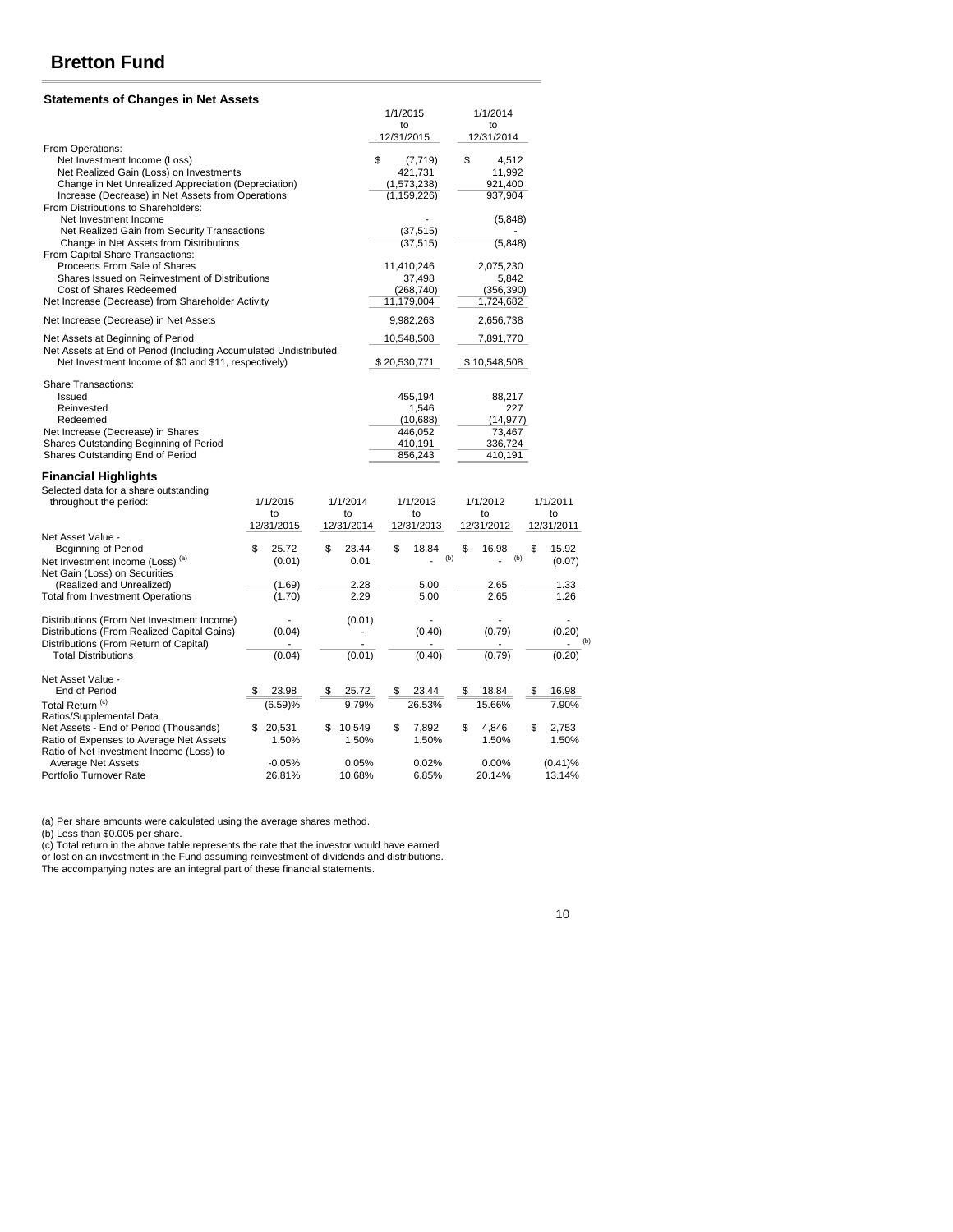# **Notes to Financial Statements Bretton Fund December 31, 2015**

#### 1.) ORGANIZATION

Bretton Fund (the "Fund") was organized as a non-diversified series of the PFS Funds (the "Trust") on September 21, 2010. The Trust was established under the laws of Massachusetts by an Agreement and Declaration of Trust dated January 13, 2000, which was amended and restated January 20, 2011. Prior to March 5, 2010, the Trust was named Wireless Fund. The Fund is registered as an open-end investment company under the Investment Company Act of 1940, as amended. The Trust may offer an unlimited number of shares of beneficial interest in a number of separate series, each series representing a distinct fund with its own investment objectives and policies. As of December 31, 2015, there were eleven series authorized by the Trust. The Fund commenced operations on September 30, 2010. The Fund's investment objective is to seek long-term capital appreciation. The investment adviser to the Fund is Bretton Capital Management, LLC (the "Adviser").

#### 2.) SIGNIFICANT ACCOUNTING POLICIES

SECURITY VALUATION:

The Fund is an investment company and accordingly follows the investment company accounting and reporting guidance of the Financial Accounting Standards Board ("FASB") Accounting Standard Codification Topic 946 Financial Services - Investment Companies. All investments in securities are recorded at their estimated fair value, as described in Note 3.

#### FEDERAL INCOME TAXES:

The Fund's policy is to continue to comply with the requirements of the Internal Revenue Code that are applicable to regulated investment companies and to distribute all of its taxable income to shareholders. Therefore, no federal income tax provision is required. It is the Fund's policy to distribute annually, prior to the end of the calendar year, dividends sufficient to satisfy excise tax requirements of the Internal Revenue Code. This Internal Revenue Code requirement may cause an excess of distributions over the book year-end accumulated income. In addition, it is the Fund's policy to distribute annually, after the end of the fiscal year, any remaining net investment income and net realized capital gains.

The Fund recognizes the tax benefits of certain tax positions only where the position is "more likely than not" to be sustained assuming examination by tax authorities. Management has analyzed the Fund's tax positions, and has concluded that no liability for unrecognized tax benefits should be recorded related to uncertain tax positions taken on returns filed for open tax years (2012-2014), or expected to be taken in the Fund's 2015 tax returns. The Fund identifies its major tax jurisdictions as U.S. Federal tax authorities; however, the Fund is not aware of any tax positions for which it is reasonably possible that the total amounts of unrecognized tax benefits will change materially in the next 12 months. The Fund recognizes interest and penalties, if any, related to unrecognized tax benefits as income tax expense in the Statement of Operations. During the fiscal year ended December 31, 2015, the Fund did not incur any interest or penalties.

#### DISTRIBUTIONS TO SHAREHOLDERS:

Distributions to shareholders, which are determined in accordance with income tax regulations, are recorded on the ex-dividend date.

The treatment for financial reporting purposes of distributions made to shareholders during the period from net investment income or net realized capital gains may differ from their ultimate treatment for federal income tax purposes. These differences are caused primarily by differences in the timing of the recognition of certain components of income, expense, or realized capital gain for federal income tax purposes. Where such differences are permanent in nature, they are reclassified in the components of the net assets based on their ultimate characterization for federal income tax purposes. Any such reclassifications will have no effect on net assets, results of operations, or net asset value per share of the Fund. As of December 31, 2015, accumulated net operating loss was increased by \$7,719 and paid-in capital was reduced by \$7,719.

#### USE OF ESTIMATES:

The preparation of financial statements in conformity with accounting principles generally accepted in the United States of America ("GAAP") requires management to make estimates and assumptions that affect the reported amounts of assets and liabilities and disclosure of contingent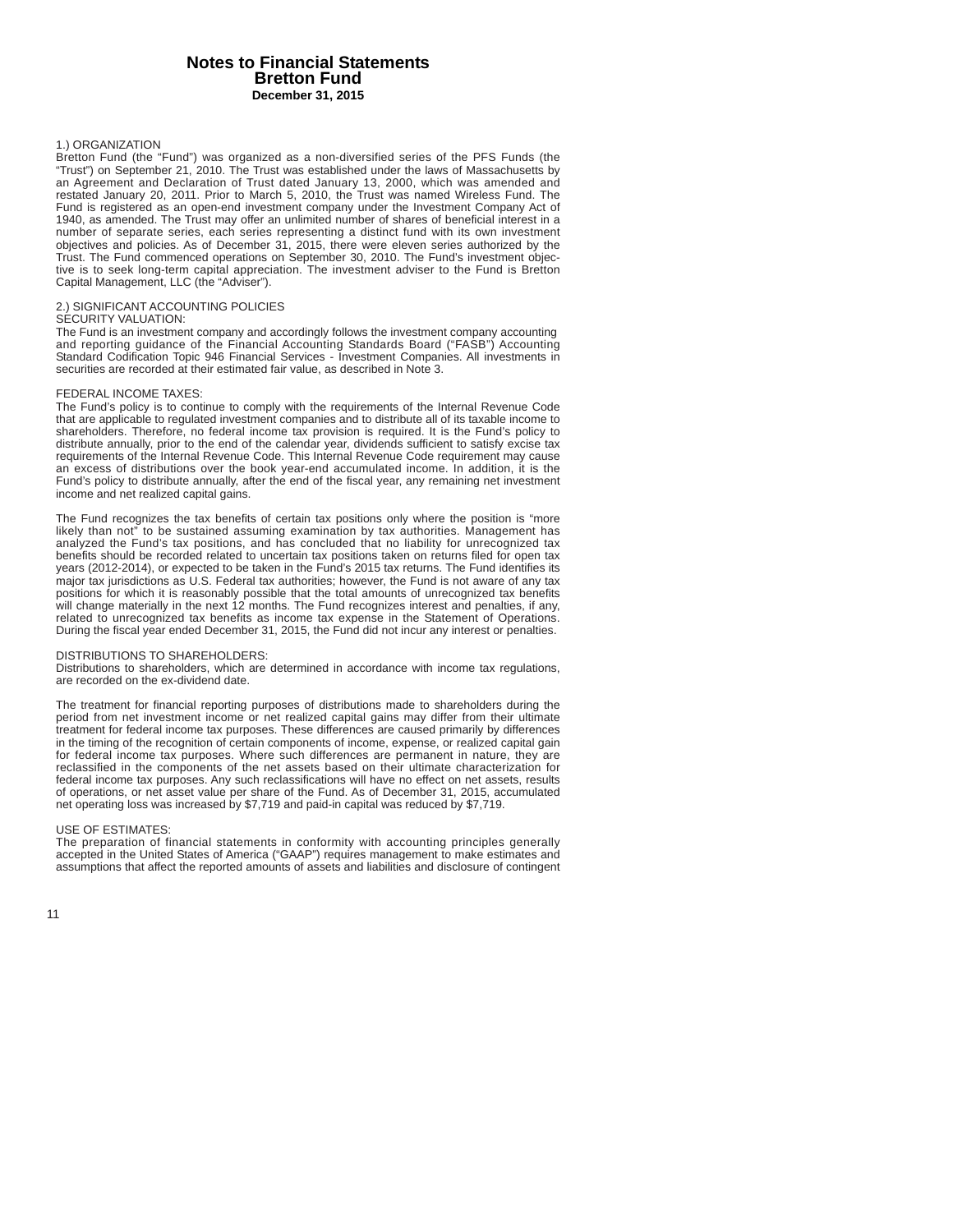#### **Notes to Financial Statements - continued**

assets and liabilities at the date of the financial statements and the reported amounts of increases and decreases in net assets from operations during the reporting period. Actual results could differ from those estimates.

#### EXPENSES:

Expenses incurred by the Trust that do not relate to a specific fund of the Trust are allocated to the individual funds based on each fund's relative net assets or another appropriate basis.

#### OTHER:

The Fund records security transactions based on the trade date. Dividend income is recognized on the ex-dividend date. Interest income is recognized on an accrual basis. The Fund uses the specific identification method in computing gain or loss on sales of investment securities. Discounts and premiums on securities purchased are accreted and amortized over the life of the respective securities. Withholding taxes on foreign dividends have been provided for in accordance with the Fund's understanding of the applicable country's tax rules and rates.

#### 3.) SECURITIES VALUATIONS

As described in Note 2, the Fund utilizes various methods to measure the fair value of most of its investments on a recurring basis. GAAP establishes a hierarchy that prioritizes inputs to valuation methods. The three levels of inputs are:

Level 1 - Unadjusted quoted prices in active markets for identical assets or liabilities that the Fund has the ability to access.

Level 2 - Observable inputs other than quoted prices included in level 1 that are observable for the asset or liability, either directly or indirectly. These inputs may include quoted prices for the identical instrument in an inactive market, prices for similar instruments, interest rates, prepayment speeds, credit risk, yield curves, default rates, and similar data.

Level 3 - Unobservable inputs for the asset or liability, to the extent relevant observable inputs are not available, representing the Fund's own assumptions about the assumptions a market participant would use in valuing the asset or liability, and would be based on the best information available.

The availability of observable inputs can vary from security to security and is affected by a wide variety of factors, including, for example, the type of security, whether the security is new and not yet established in the marketplace, the liquidity of markets, and other characteristics particular to the security. To the extent that valuation is based on models or inputs that are less observable or unobservable in the market, the determination of fair value requires more judgment. Accordingly, the degree of judgment exercised in determining fair value is greatest for instruments categorized in level 3.

The inputs used to measure fair value may fall into different levels of the fair value hierarchy. In such cases, for disclosure purposes, the level in the fair value hierarchy within which the fair value measurement falls in its entirety, is determined based on the lowest level input that is significant to the fair value measurement in its entirety.

#### *FAIR VALUE MEASUREMENTS*

A description of the valuation techniques applied to the Fund's major categories of assets and liabilities measured at fair value on a recurring basis follows.

*Equity securities (common stocks)*. Equity securities that are traded on any exchange or on the NASDAQ over-the-counter market are valued at the last quoted sale price. Lacking a last sale price, a long security is valued at its last bid price except when, in the Adviser's opinion, the last bid price does not accurately reflect the current value of the long security. To the extent these securities are actively traded and valuation adjustments are not applied, they are classified in level 1 of the fair value hierarchy. When market quotations are not readily available, when the Adviser determines the last bid price does not accurately reflect the current value or when restricted securities are being valued, such securities are valued as determined in good faith by the Adviser, in conformity with guidelines adopted by and subject to review of the Board of Trustees (the "Trustees" or the "Board") and are categorized in level 2 or level 3, when appropriate.

*Illiquid securities*. A security may be considered to be illiquid if it has a limited trading market. Securities are generally considered to be liquid if they can be sold or disposed of in the ordinary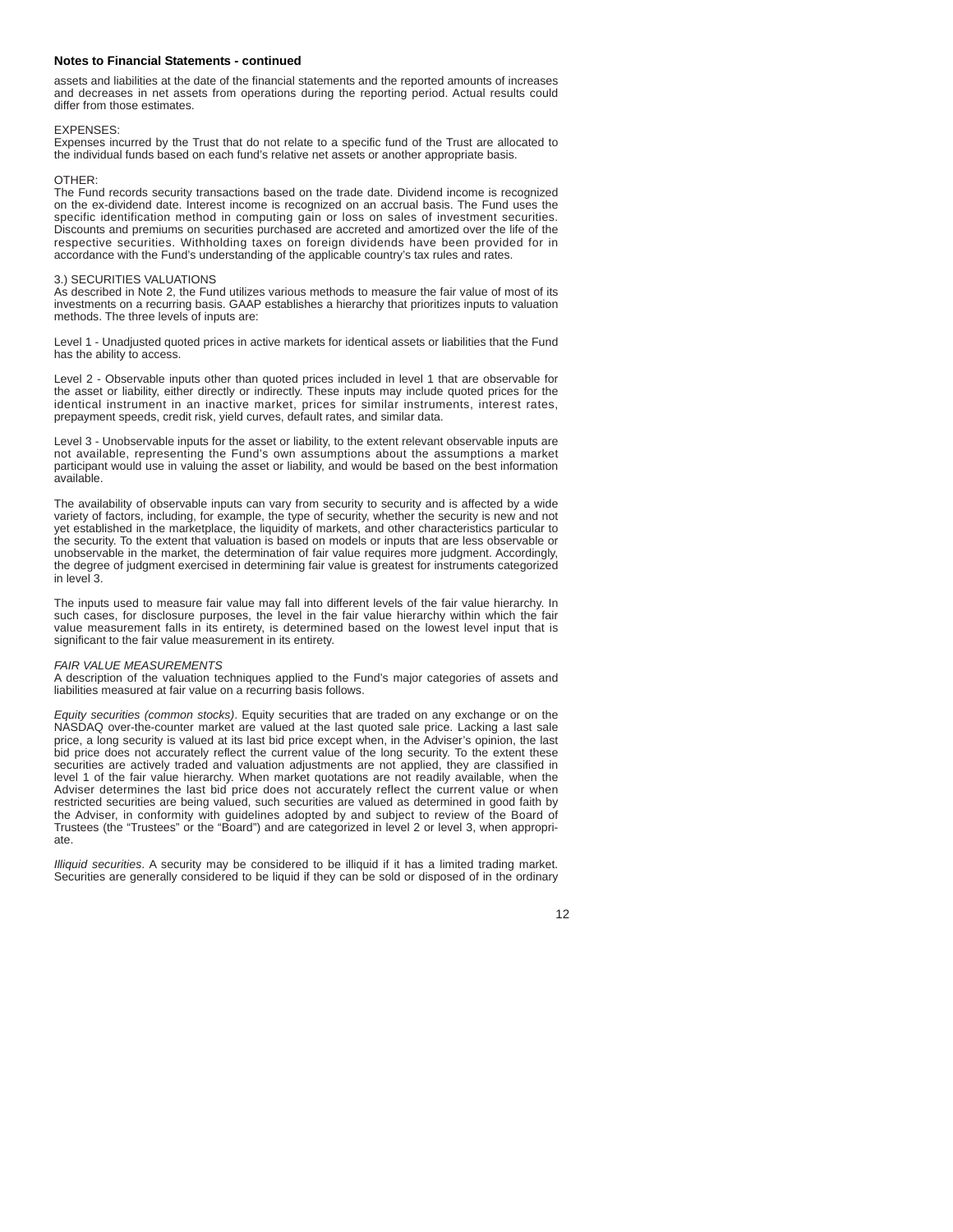#### **Notes to Financial Statements - continued**

course of business within seven days at approximately the price at which the security is valued by the Fund. These securities are valued at fair value as described above. The Fund intends to hold no more than 15% of its net assets in illiquid securities.

*Fixed income securities.* Fixed income securities generally are valued by using market quotations, but may be valued on the basis of prices furnished by a pricing service when the Adviser believes such prices accurately reflect the fair market value of such securities. A pricing service utilizes electronic data processing techniques based on yield spreads relating to securities with similar characteristics to determine prices for normal institutional-size trading units of debt securities without regard to sale or bid prices. If the Adviser decides that a price provided by the pricing service does not accurately reflect the fair value of the securities, when prices are not readily available from a pricing service, or when restricted or illiquid securities are being valued, securities are valued at fair value as determined in good faith by the Adviser, subject to review of the Board of Trustees. Short-term investments in fixed income securities with maturities of less than 60 days when acquired, or which subsequently are within 60 days of maturity, are valued by using the amortized cost method of valuation, which the Board has determined will represent fair value. Generally, fixed income securities are categorized as level 2.

In accordance with the Trust's good faith pricing guidelines, the Adviser is required to consider all appropriate factors relevant to the value of securities for which it has determined other pricing sources are not available or reliable as described above. There is no single standard for determining fair value controls, since fair value depends upon the circumstances of each individual case. As a general principle, the current fair value of an issue of securities being valued by the Adviser would appear to be the amount which the owner might reasonably expect to receive for them upon their current sale. Methods which are in accordance with this principle may, for example, be based on (i) a multiple of earnings; (ii) a discount from market of a similar freely traded security (including a derivative security or a basket of securities traded on other markets, exchanges or among dealers); or (iii) yield to maturity with respect to debt issues, or a combination of these and other methods.

The following table summarizes the inputs used to value the Fund's assets measured at fair value as of December 31, 2015:

| Valuation Inputs of Assets      | ∟evel 1      | Level <sub>2</sub> | Level 3 | Total        |
|---------------------------------|--------------|--------------------|---------|--------------|
| Common Stocks                   | \$18,221,438 | \$0                | \$0     | \$18,221,438 |
| Total Investments in Securities | \$18,221,438 | \$0                | \$0     | \$18,221,438 |

Refer to the Fund's Schedule of Investments for a listing of securities by industry. The Fund did not hold any Level 3 assets during the fiscal year ended December 31, 2015. There were no transfers into or out of the levels during the fiscal year ended December 31, 2015. It is the Fund's policy to consider transfers into or out of the levels as of the end of the reporting period.

The Fund did not invest in derivative instruments during the fiscal year ended December 31, 2015.

#### 4.) INVESTMENT ADVISORY AGREEMENT AND RELATED PARTY TRANSACTIONS

The Fund has entered into an investment advisory agreement ("Management Agreement") with the Adviser. The Adviser manages the investment portfolio of the Fund, subject to policies adopted by the Trust's Board of Trustees, and, at its own expense and without reimbursement from the Fund, furnishes office space and all necessary office facilities, equipment, and executive personnel necessary for managing the Fund. The Adviser pays the expenses of the Fund except for the management fee, all brokerage fees and commissions, taxes, borrowing costs (such as (a) interest and (b) dividend expenses on securities sold short), fees and expenses of acquired funds, extraordinary or non-recurring expenses as may arise, including litigation to which the Fund may be a party and indemnification of the Trust's Trustees and officers with respect thereto. For its services, the Adviser receives a management fee equal to 1.50% of the average daily net assets of the Fund.

For the fiscal year ended December 31, 2015, the Adviser earned management fees totaling \$212,372, of which \$25,297 was due to the Adviser at December 31, 2015.

#### 5.) CAPITAL SHARES

The Trust is authorized to issue an unlimited number of shares of beneficial interest. Paid-in capital at December 31, 2015, was \$18,967,249 representing 856,243 shares outstanding.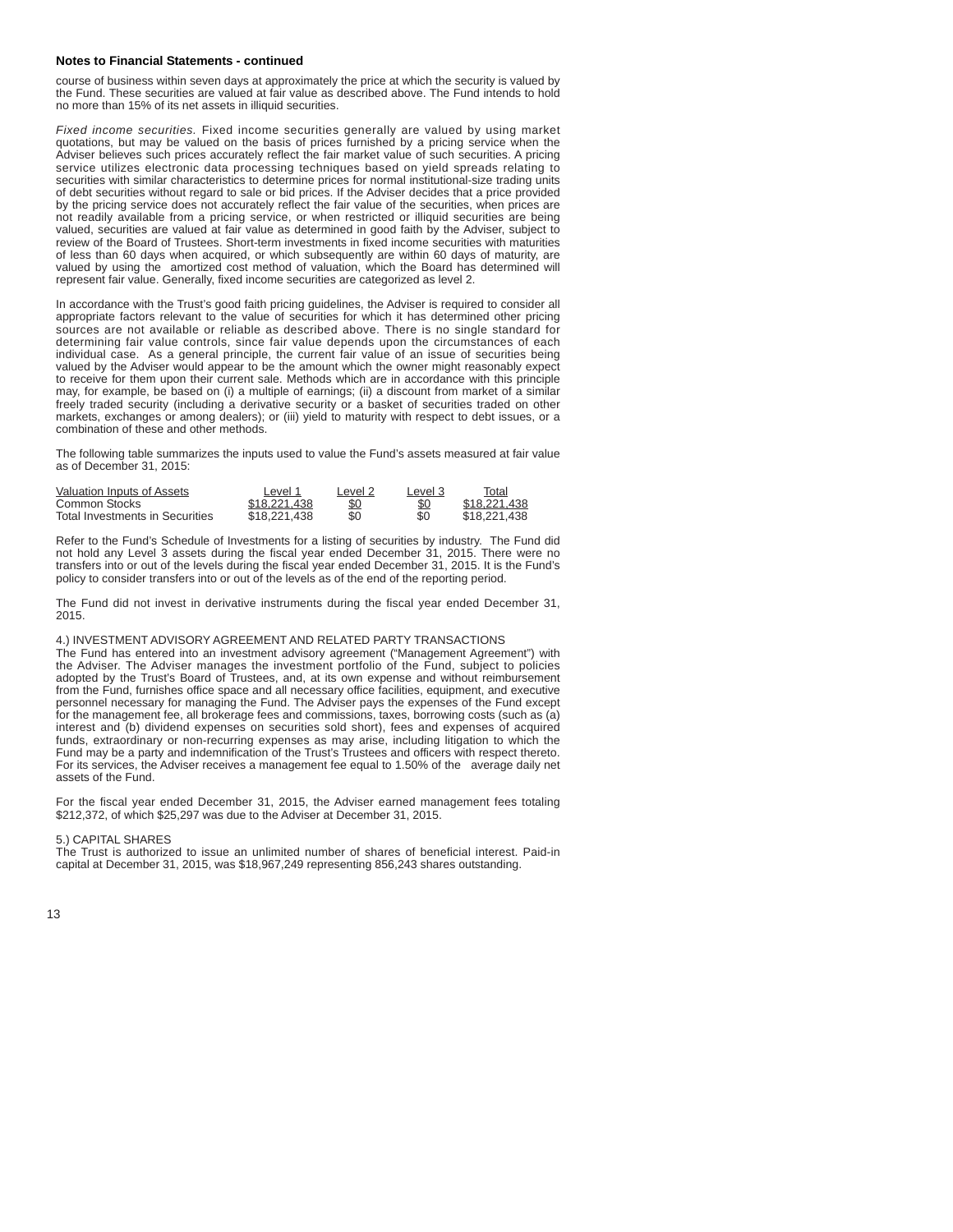#### **Notes to Financial Statements - continued**

#### 6.) RELATED PARTY TRANSACTIONS

Mr. Jeffrey R. Provence of Premier Fund Solutions, Inc. (the "Administrator") also serves as trustee/officer of the Fund. This individual receives benefits from the Administrator resulting from administration fees paid to the Administrator of the Fund by the Adviser.

The Trustees who are not interested persons of the Trust each received received \$1,000, for a total of \$3,000, in Trustees' fees plus travel and related expenses related to the Bretton Fund for the fiscal year ended December 31, 2015. Under the Management Agreement, the Adviser pays these fees.

#### 7.) PURCHASES AND SALES OF SECURITIES

For the fiscal year ended December 31, 2015, purchases and sales of investment securities other than U.S. Government obligations and short-term investments aggregated \$13,922,033 and \$3,447,430, respectively. Purchases and sales of U.S. Government obligations aggregated \$0 and \$0, respectively.

#### 8.) CONTROL OWNERSHIP

The beneficial ownership, either directly or indirectly, of more than 25% of the voting shares of a fund creates a presumption of control of the Fund, under Section 2(a)(9) of the Investment Company Act of 1940. As of December 31, 2015, YDB LLC, located in California 95476 beneficially held, in aggregate, approximately 32.95% of the Fund and therefore, also may be deemed to control the Fund.

#### 9.) TAX MATTERS

For Federal income tax purposes, the cost of investments owned at December 31, 2015, was \$17,054,124. At December 31, 2015, the composition of unrealized appreciation (the excess of value over tax cost) and depreciation (the excess of tax cost over value) was as follows:

| Appreciation | (Depreciation) | Net Appreciation (Depreciation) |
|--------------|----------------|---------------------------------|
| \$2,471,235  | (\$1,303,921)  | \$1,167,314                     |

The tax character of distributions was as follows:

|                        | 2015   | 2014  |
|------------------------|--------|-------|
| Ordinary Income        |        | 5.848 |
| Long-Term Capital Gain | 37.504 | -0-   |
|                        | 37.515 | 5.848 |

As of December 31, 2015, the components of distributable earnings (accumulated losses) on a tax basis were as follows:

| Undistributed long-term capital gain/(accumulated losses) | \$ 396,219  |
|-----------------------------------------------------------|-------------|
| Unrealized appreciation/(depreciation)                    | 1.167.314   |
|                                                           | \$1.563.533 |

As of December 31, 2015, there were no differences between book basis and tax basis unrealized appreciation.

#### 10.) SUBSEQUENT EVENTS

Subsequent events after the date of the Statement of Assets and Liabilities have been evaluated through the date the financial statements were issued. Management has concluded that there is no impact requiring adjustment or disclosure in the financial statements.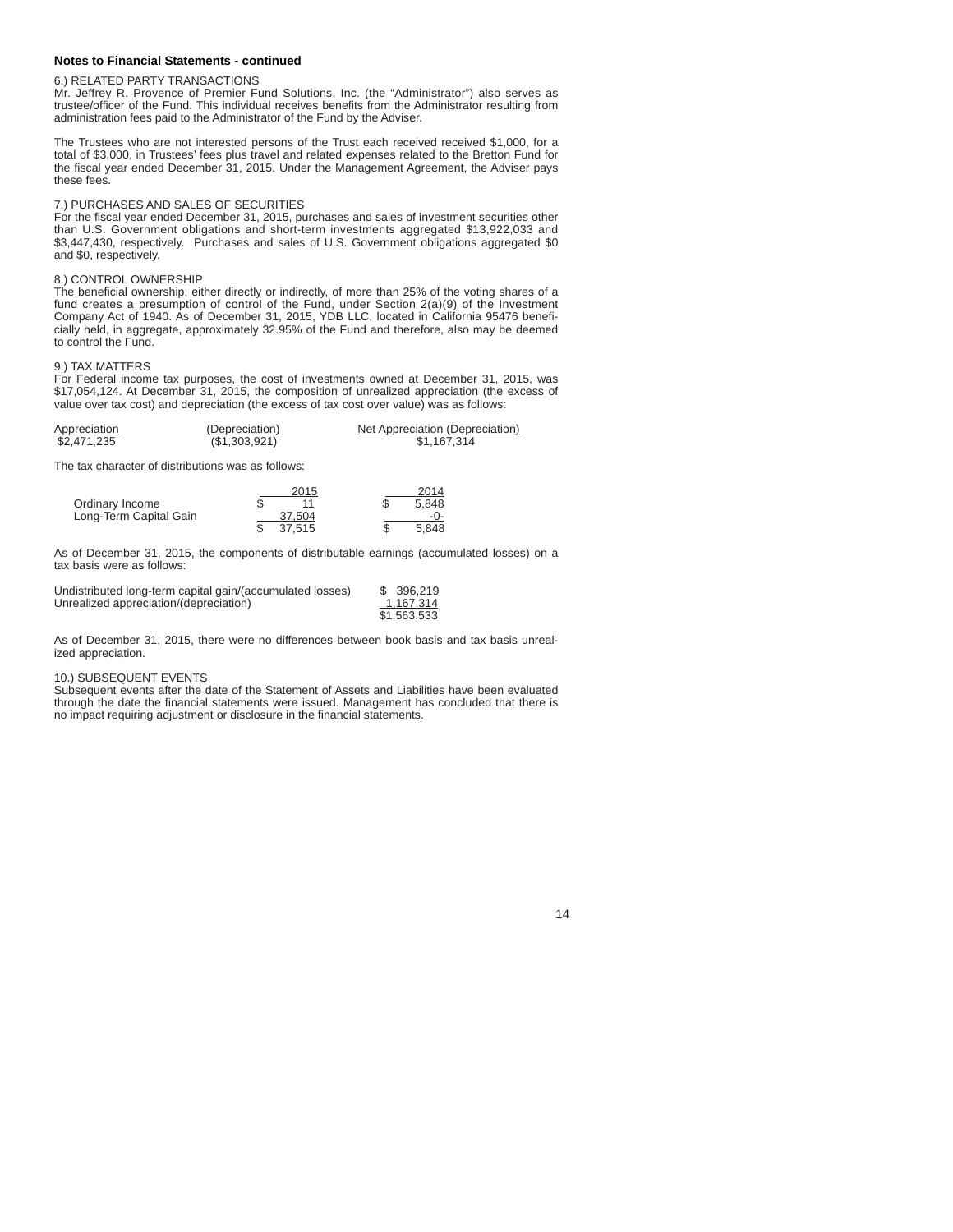# **Additional Information December 31, 2015 (Unaudited)**

# 1.) AVAILABILITY OF QUARTERLY SCHEDULE OF INVESTMENTS

The Fund files its complete schedule of portfolio holdings with the Securities and Exchange Commission ("SEC") for the first and third quarters of each fiscal year on Form N-Q. The Fund's Form N-Q is available on the SEC's website at http://www.sec.gov. The Fund's Form N-Q may also be reviewed and copied at the SEC's Public Reference Room in Washington, DC. Information on the operation of the Public Reference Room may be obtained by calling 800.SEC.0330.

#### 2.) PROXY VOTING GUIDELINES

Bretton Capital Management, LLC, the Fund's investment adviser ("Adviser"), is responsible for exercising the voting rights associated with the securities held by the Fund. A description of the policies and procedures used by the Adviser in fulfilling this responsibility is available without charge on the Fund's website at www.brettonfund.com. It is also included in the Fund's Statement of Additional Information, which is available on the SEC's website at http://www.sec.gov.

Information regarding how the Fund voted proxies, Form N-PX, relating to portfolio securities during the most recent 12-month period ended June 30, is available without charge, upon request, by calling our toll free number (800.231.2901). This information is also available on the SEC's website at http://www.sec.gov.

#### 3.) DISCLOSURE OF EXPENSES

As a shareholder of the Fund, you incur ongoing expenses consisting solely of management fees. You will be assessed fees for outgoing wire transfers, returned checks and stop payment orders at prevailing rates charged by Mutual Shareholder Services, LLC, the Fund's transfer agent, and IRA accounts will be charged an \$8.00 annual maintenance fee. This Example is intended to help you understand your ongoing costs (in dollars) of investing in the Fund and to compare these costs with the ongoing costs of investing in other mutual funds.

The Example is based on an investment of \$1,000 invested in the Fund on July 1, 2015, and held through December 31, 2015.

#### **Actual Expenses**

The first line of the table below provides information about actual account values and actual expenses. You may use the information in this line, together with the amount you invested, to estimate the expenses that you paid over the period. Simply divide your account value by \$1,000 (for example, an \$8,600 account value divided by  $$1,000 = 8.6$ ), then multiply the result by the number in the first line under the heading entitled "Expenses Paid During Period" to estimate the expenses you paid on your account during this period.

#### **Hypothetical Example for Comparison Purposes**

The second line of the table below provides information about hypothetical account values and hypothetical expenses based on the Fund's actual expense ratio and an assumed rate of return of 5% per year before expenses, which is not the Fund's actual return. The hypothetical account values and expenses may not be used to estimate the actual ending account balance or expenses you paid for the period. You may use this information to compare the ongoing costs of investing in this Fund and other funds. To do so, compare this 5% hypothetical example with the 5% hypothetical examples that appear in the shareholder reports of the other funds.

Please note that the expenses shown in the table are meant to highlight your ongoing costs only and do not reflect any transactional costs, such as sales charges (loads) or the charges assessed by Mutual Shareholder Services, LLC as described above. Therefore, the second line of the table is useful in comparing ongoing costs only, and will not help you determine the relative cost of owning different funds. In addition, if these transactional costs were included, your cost could have been higher.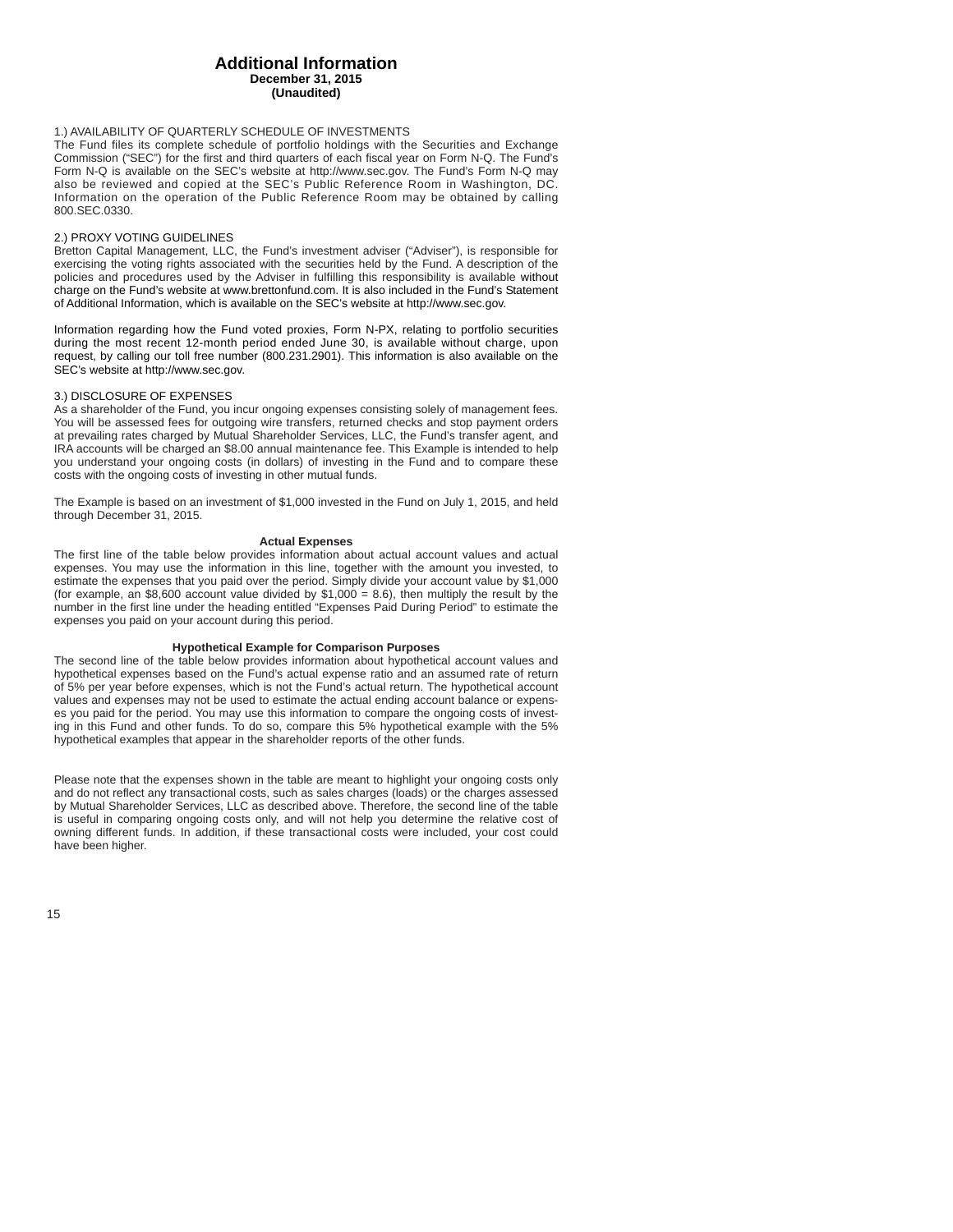# **Additional Information (Unaudited) - continued**

|                                                       | Beginning<br><b>Account Value</b><br>July 1, 2015 | Ending<br><b>Account Value</b><br>December 31, 2015 | <b>Expenses Paid</b><br>During the Period*<br>July 1, 2015 to<br>December 31, 2015 |
|-------------------------------------------------------|---------------------------------------------------|-----------------------------------------------------|------------------------------------------------------------------------------------|
| Actual                                                | \$1,000.00                                        | \$930.10                                            | \$7.30                                                                             |
| Hypothetical<br>(5% annual return<br>before expenses) | \$1,000.00                                        | \$1,017.64                                          | \$7.63                                                                             |

\* Expenses are equal to the Fund's annualized expense ratio of 1.50%, multiplied by the average account value over the period, multiplied by 184/365 (to reflect the one-half year period ended December 31, 2015).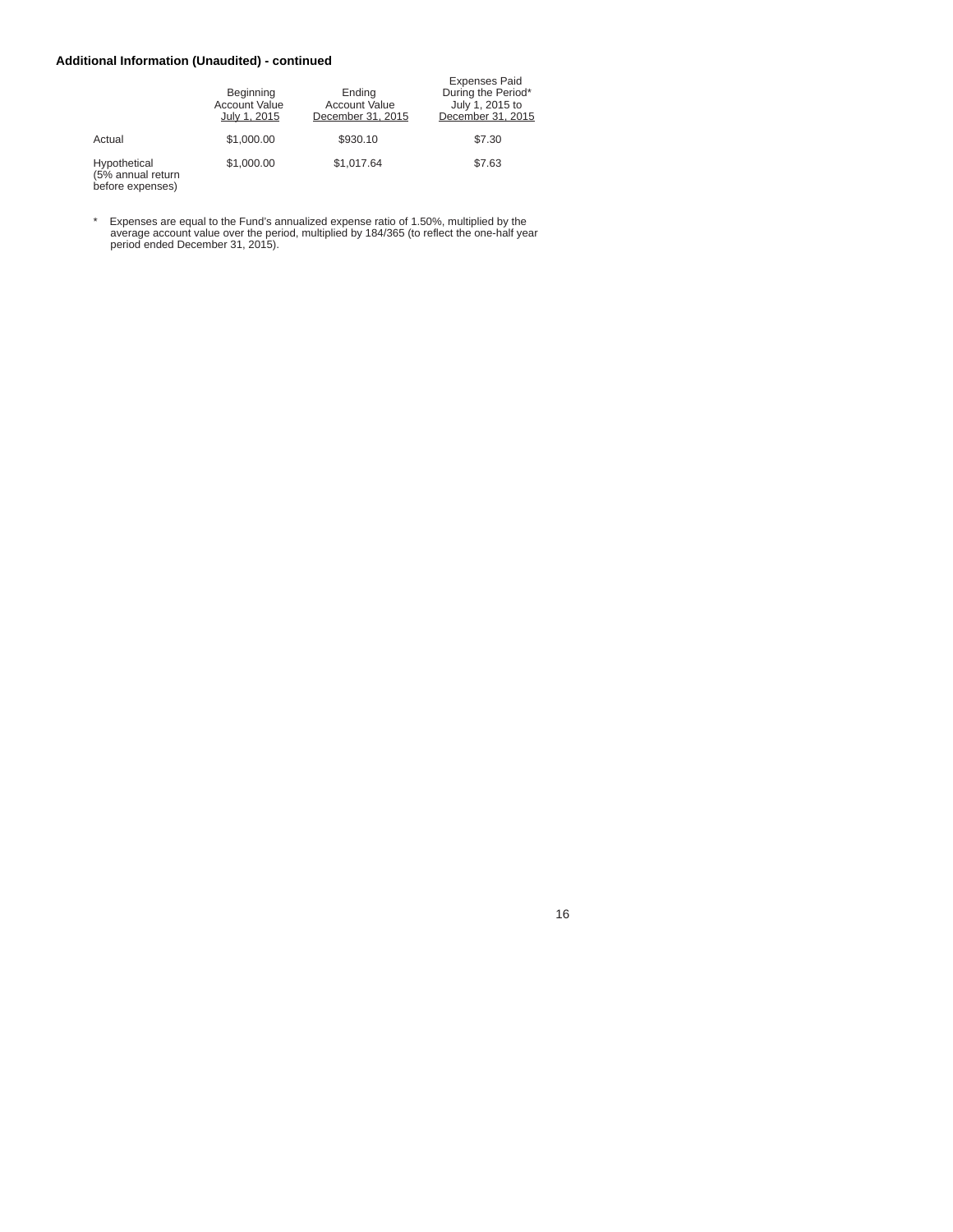# **REPORT OF INDEPENDENT REGISTERED PUBLIC ACCOUNTING FIRM**

To the Shareholders of Bretton Fund and Board of Trustees of PFS Funds

We have audited the accompanying statement of assets and liabilities, including the schedule of investments, of Bretton Fund (the "Fund"), a series of PFS Funds, as of December 31, 2015, and the related statement of operations for the year then ended, the statements of changes in net assets for each of the two years in the period then ended, and the financial highlights for each of the five years in the period then ended. These financial statements and financial highlights are the responsibility of the Fund's management. Our responsibility is to express an opinion on these financial statements and financial highlights based on our audits.

We conducted our audits in accordance with the standards of the Public Company Accounting Oversight Board (United States). Those standards require that we plan and perform the audit to obtain reasonable assurance about whether the financial statements and financial highlights are free of material misstatement. An audit includes examining, on a test basis, evidence supporting the amounts and disclosures in the financial statements. Our procedures included confirmation of securities owned as of December 31, 2015, by correspondence with the custodian. An audit also includes assessing the accounting principles used and significant estimates made by management, as well as evaluating the overall financial statement presentation. We believe that our audits provide a reasonable basis for our opinion.

In our opinion, the financial statements and financial highlights referred to above present fairly, in all material respects, the financial position of Bretton Fund as of December 31, 2015, the results of its operations for the year then ended, the changes in its net assets for each of the two years in the period then ended, and the financial highlights for each of the five years in the period then ended, in conformity with accounting principles generally accepted in the United States of America.

Cohen Tund and it Services

COHEN FUND AUDIT SERVICES, LTD. Cleveland, Ohio February 19, 2016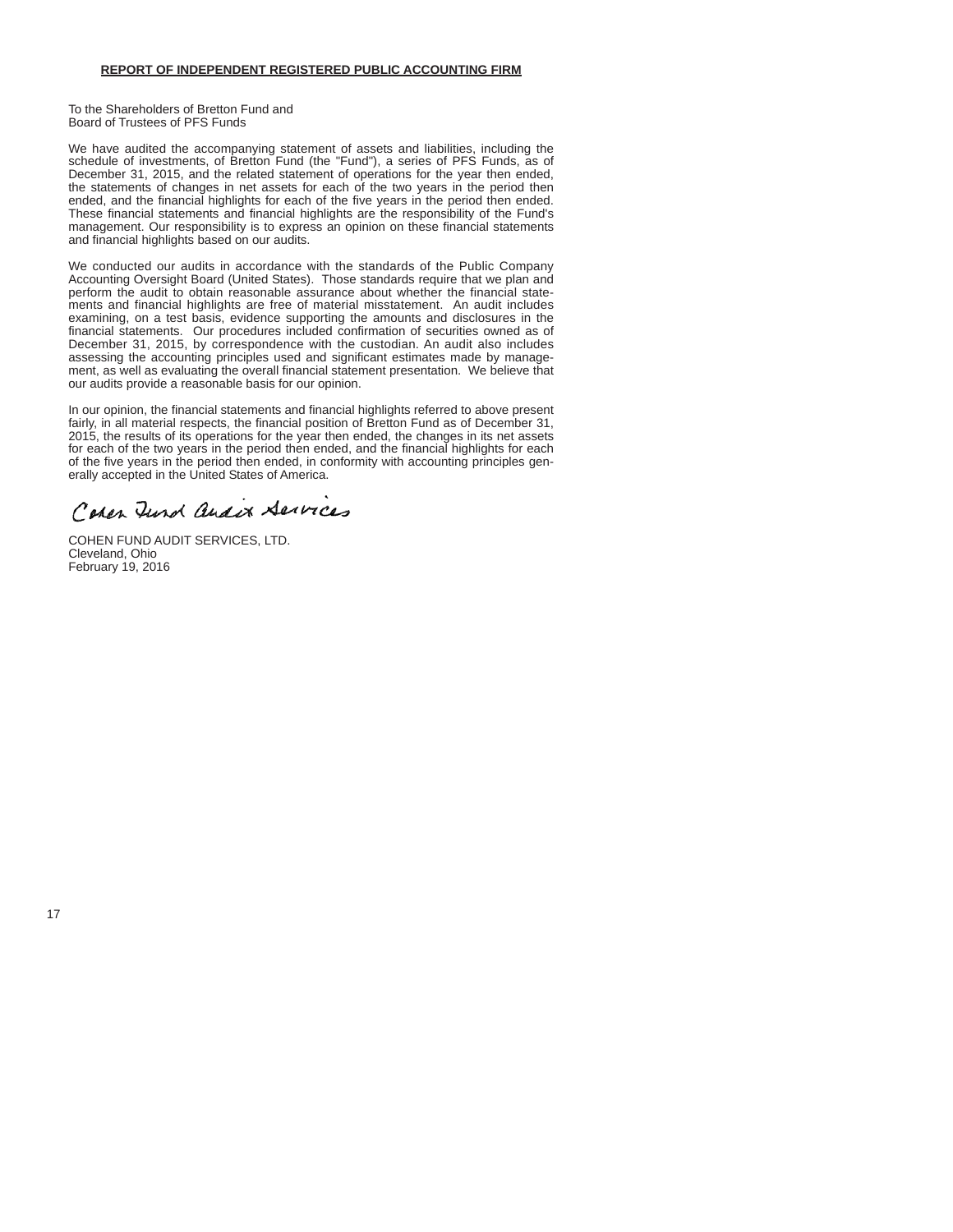# **Trustees and Officers (Unaudited)**

The Board of Trustees supervises the business activities of the Trust. The names of the Trustees and executive officers of the Trust are shown below. For more information regarding the Trustees, please refer to the Statement of Additional Information, which is available upon request by calling 800.231.2901. Each Trustee serves until the Trustee sooner dies, resigns, retires, or is removed.

The Trustees and Officers of the Trust and their principal business activities during the past five years are:

#### Interested Trustees and Officers

| Name,<br>Address <sup>(1)</sup> ,<br>and Year of Birth      | Position(s)<br><b>Held With</b><br>the Trust | <b>Term of Office</b><br>and Length of<br><b>Time Served</b> | Principal<br>Occupation(s)<br>During<br>Past 5 Years                                                                                                             | Number of<br>Portfolios In<br>Fund<br>Complex<br>Overseen By<br><b>Trustee</b> | Other<br><b>Directorships</b><br>Held By<br><b>Trustee</b> |
|-------------------------------------------------------------|----------------------------------------------|--------------------------------------------------------------|------------------------------------------------------------------------------------------------------------------------------------------------------------------|--------------------------------------------------------------------------------|------------------------------------------------------------|
| Ross C. Provence.<br>Year of Birth: 1938                    | President                                    | Indefinite Term:<br>Since 2000                               | General Partner and Portfolio<br>Manager for Value Trend Capital<br>Management, LP (1995 to current).<br>Estate planning attorney (1963 to<br>current).          | N/A                                                                            | N/A                                                        |
| Jeffrey R. Provence <sup>(2)</sup> ,<br>Year of Birth: 1969 | Trustee.<br>Secretary<br>and<br>Treasurer    | Indefinite Term:<br>Since 2000                               | CEO. Premier Fund Solutions. Inc.<br>(2001 to current). General Partner<br>and Portfolio Manager for Value<br>Trend Capital Management, LP<br>(1995 to current). | 11                                                                             | Blue Chip<br><b>Investor Funds</b>                         |
| Julian G. Winters.<br>Year of Birth: 1968                   | Chief<br>Compliance<br>Officer               | Chief<br>Compliance<br>Officer Since<br>2010                 | Managing Member, Watermark<br>Solutions LLC (investment compli-<br>ance and consulting) since March<br>2007.                                                     | N/A                                                                            | N/A                                                        |

(1) The address of each trustee and officer is c/o PFS Funds, 1939 Friendship Drive, Suite C, El Cajon, California 92020. (2) Jeffrey R. Provence is considered an "interested person" as defined in Section 2(a)(19) of the Investment Company Act of 1940 by virtue of his position with the Trust.

#### Independent Trustees

| Name.<br>Address <sup>(1)</sup> ,<br>and Year of Birth | <b>Position</b><br><b>Held With</b><br>the Trust | <b>Term of Office</b><br>and Length of<br><b>Time Served</b> | Principal<br>Occupation(s)<br>During<br>Past 5 Years                                                                                                                                                    | Number of<br>Portfolios In<br>Fund<br>Complex<br>Overseen By<br>Trustee | Other<br><b>Directorships</b><br>Held By<br><b>Trustee</b> |
|--------------------------------------------------------|--------------------------------------------------|--------------------------------------------------------------|---------------------------------------------------------------------------------------------------------------------------------------------------------------------------------------------------------|-------------------------------------------------------------------------|------------------------------------------------------------|
| Thomas H. Addis III.<br>Year of Birth: 1945            | Independent<br>Trustee                           | Indefinite Term: I<br>Since 2000                             | Executive Director/CEO, Southern<br>California PGA (2006 to current).                                                                                                                                   | 11                                                                      | None                                                       |
| Allen C. Brown.<br>Year of Birth: 1943                 | Independent<br>Trustee                           | Indefinite Term: I<br>Since 2010                             | Co-owner of Stebleton & Brown<br>(1994 to current). Estate planning<br>and business attorney (1970 to cur-<br>rent).                                                                                    | 11                                                                      | <b>Blue Chip</b><br><b>Investor Funds</b>                  |
| George Cossolias, CPA,<br>Year of Birth: 1935          | Independent<br>Trustee                           | Indefinite Term: I<br>Since 2000                             | Partner of CWDL, CPAs (February 1,<br>2014 to current). Owner of George<br>Cossolias & Company, CPAs (1972)<br>to January 31, 2014). President of<br>LubricationSpecialists, Inc. (1996 to<br>current). | 11                                                                      | Blue Chip<br><b>Investor Funds</b>                         |

(1) The address of each trustee and officer is c/o PFS Funds, 1939 Friendship Drive, Suite C, El Cajon, California 92020.